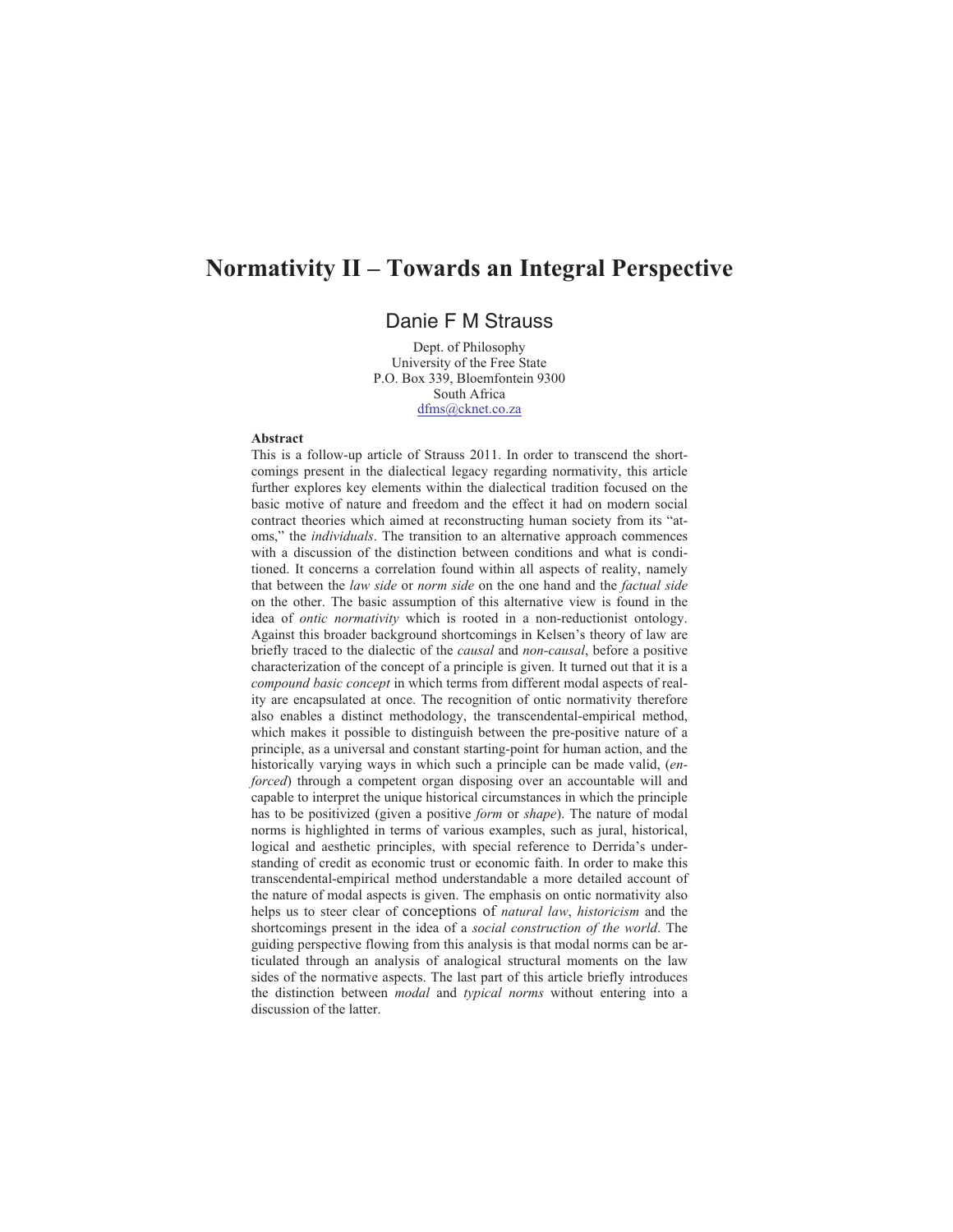#### **Ontic normativity**

In the South African Journal for Philosophy (SAJP), Volume 30, number 2 the first part of this article appeared. Although it mainly focused on what was designated as the *dialectical legacy*, an initial brief positive statement regarding the *freedom of choice* which we have in order to act in norm-conforming or norm-violating ways, is given. This acknowledgment at once also highlighted the importance of human responsibility and accountability.

This first article then continued by tracing the path of modern philosophy in its dialectical development. We now proceed by highlighting additional relevant elements of this legacy geared towards the introduction of alternative approach to be developed in this second concluding part.

We mentioned the negative articulation of human freedom by putting it in *opposition* to natural *causality*. It turned out that since the Renaissance this development revealed a tension between the natural science ideal and the personality ideal of human freedom and autonomy. An abbreviated characterization speaks of the dialectic between *nature* and *freedom*.

The term *dialectical* should be understood in the sense of two opposing motives mutually threatening and presupposing each other. In such a tension the only option is to give *primacy* to one of the opposing motives, while at the same time depreciating the other motive. Initially modern philosophy advanced under the primacy of the science ideal which aimed at reconstructing the universe from its simplest elements, *atoms* in the case of nature and *individuals* in the case of human society (individuals are the atoms of human society). This view lies at the foundation of the well-known *social contract theories* of modernity. However, as long as the science ideal maintained its supremacy, its *deterministic universe* constantly threatened to eliminate *human freedom*.

Within the initial dominance of the science ideal all of reality was reduced to natural functional categories, such as *spatial extension* (Descartes and Spinoza), the *discrete* and *continuous* [Leibniz with his discrete monads and his law of continuity (*lex continui*)], and *perception* (Locke, Berkeley and Hume – the British empiricists). The deterministic consequences of this humanistic natural science ideal continued to endanger the personality ideal. But as we have noted in the previous article, within the on-going dialectical development of modern thought, Rousseau forms a transitional figure in the sense that he attempted to liberate himself from the grip of the natural science ideal (see Strauss, 2011:209). Rousseau was indeed the first philosopher who called Humanism back to a radical reflection on its truly deepest motivation, namely the Renaissance ideal of a free and autonomous humanity. However, his transitional position is underscored by the fact that his social contract theory still proceeded from the "atoms" of society, the "individuals," which means that in this regard he still adhered to the attempts of the science ideal to provide a *rational explanation* of an ordered society by reconstructing it from its supposedly *simplest elements*, the *individuals*. 1

Kant gave primacy to the personality ideal and he did that in terms of the classical distinction between *essence* (*thing-in-itself*) and *appearance* – to the latter (the world of appearances) he assigned the science ideal and to the former to the personality

<sup>1</sup> Korsgaard positions the problem of normativity within the context of *authority*, which explains why she takes into consideration both *contract theories* and the problem of *legitimate authority* (see Korsgaard, 1998:30 ff.)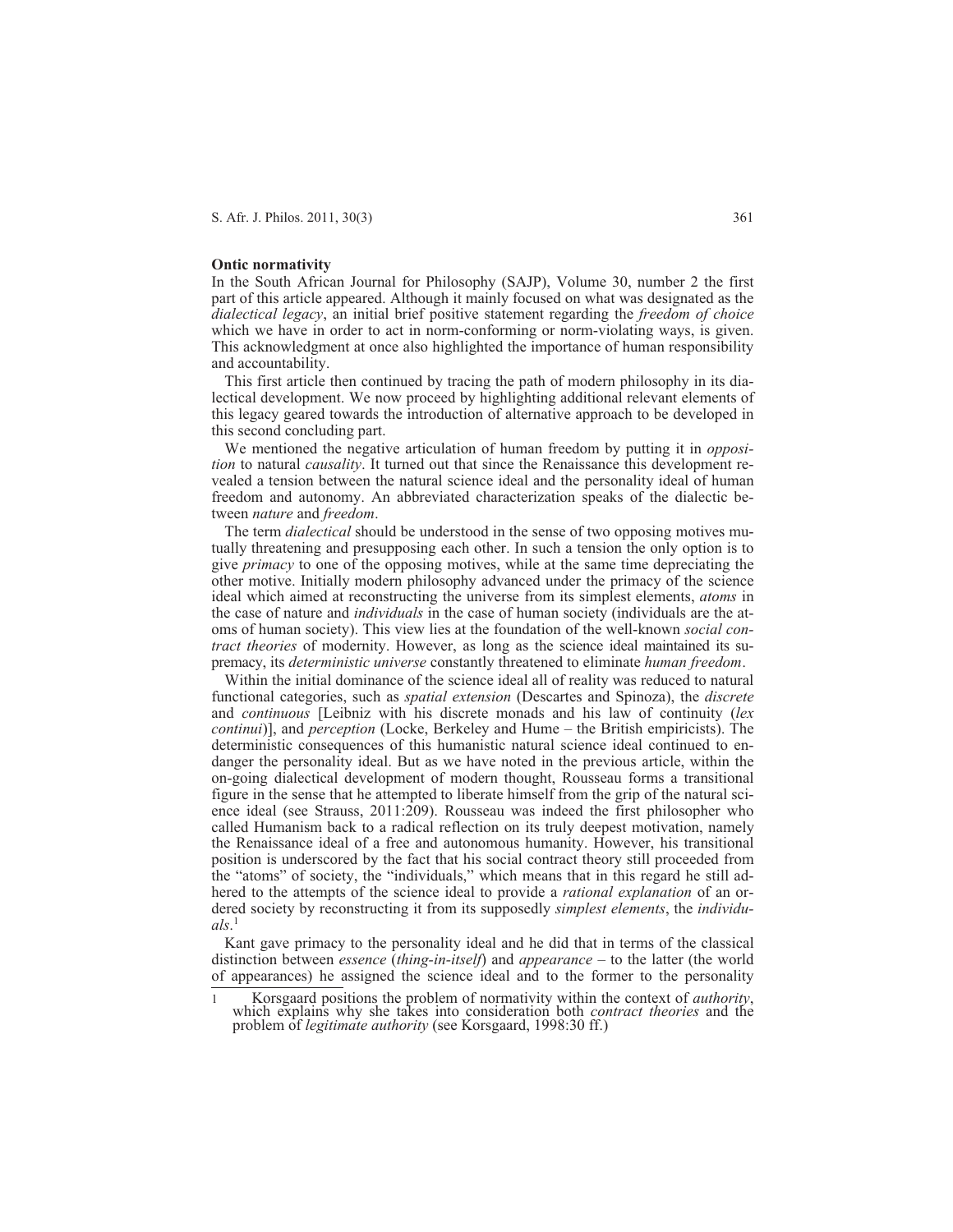ideal. This division is amply captured in his well-known exclamation that he was always intrigued by the starry sky above, governed by the universal law of causality (cause and effect), and the moral law within.2 Implicit in his wonder and awe is an awareness of the difference between *natural laws* and a *domain of normativity*, of ought to be, but unfortunately we had to note that he turned this difference into a *dualism*, into a *separation* of what he called the domains of *Sein* and *Sollen*, of *is* and *ought*. In his third *Critique* Kant wanted to bridge the gap between *nature* and *freedom*, that is, between the causally determining and the teleologically reflecting view of nature. The reconciliation is sought in the unity of a supra-sensory principle which is supposed to be valid for the totality of nature as a system (Kant, 1790-B:304). However, this "solution" did not really reconcile the opposing poles of *nature* and *freedom*, since it simply reinforced the basic dualism between *natural necessity* and *super-sensory freedom* – each with its *own* law-giver (cf. Kant, 1790-B:LIII-LIV). Since such a law-giver serves as the conditioning order for human existence, the question may be asked what the relation is between conditions and what is conditioned.

## **Conditions and what is conditioned: the correlation between law side/norms side and factual side**

Since early Greek philosophy the idea of a world-order acquired prominence (Heraclitus called it the *logos* of the universe – Diels-Kranz B Fr. 30 ff.). Ever since we had to distinguish between conditions and whatever meets these conditions. The latter were understood in an ontic sense and eventually such conditions were largely absorbed within the perspective of classical *realism*. Through the so-called *Copernican turn* in epistemology these ontic conditions were transferred to the human subject. In Kant's mature philosophy human understanding, through its thought categories, was promoted to become the a priori (formal) law-giver of nature: "Understanding creates its laws (a priori) not out of nature, but prescribes them to nature" (Kant, 1783, II:320; § 36).3

The ultimate issue is the opposition between the human subject as its own (individual and social) law-giver and the acceptance of given (ontic) principles enabling and making possible typical human normed activities. Within the dimension of physical entities there is little doubt that elementary particles, atoms, molecules and macromolecules do not *coincide* with the laws determining their existence. The conditions for being material are not themselves material, showing that the physicalist stance claiming that *everything is material* is self-referentially incoherent.

Apart from the question where the (universal a priori) laws of nature are located (within the human subject or as ontically given), the modern idea of law in respect of natural reality still maintained the distinction between *law* and what is *subjected* to it. Yet, when nature, governed by the law of causality, is distinguished from the domain of ought (Sollen), it effectively was identified with the domain of *factuality* in its separation from normativity.

The form in which this separation emerged at the beginning of the  $20<sup>th</sup>$  century is found in the opposition of *facts* and *values*. Particularly the Baden school of neo-Kantian thought distinguished between the realm of factual statements and the

<sup>2 &</sup>quot;Der bestirnte Himmel über mir, und das moralische Gesetz in mir" – Kant, 1790, A:289.

<sup>3</sup> While Kant maintained universality, historicism and its after-effect within postmodernism sized it down to the level of the individual and social *construction* of reality and society. I have treated this outcome in a different article (see Strauss, 2009a).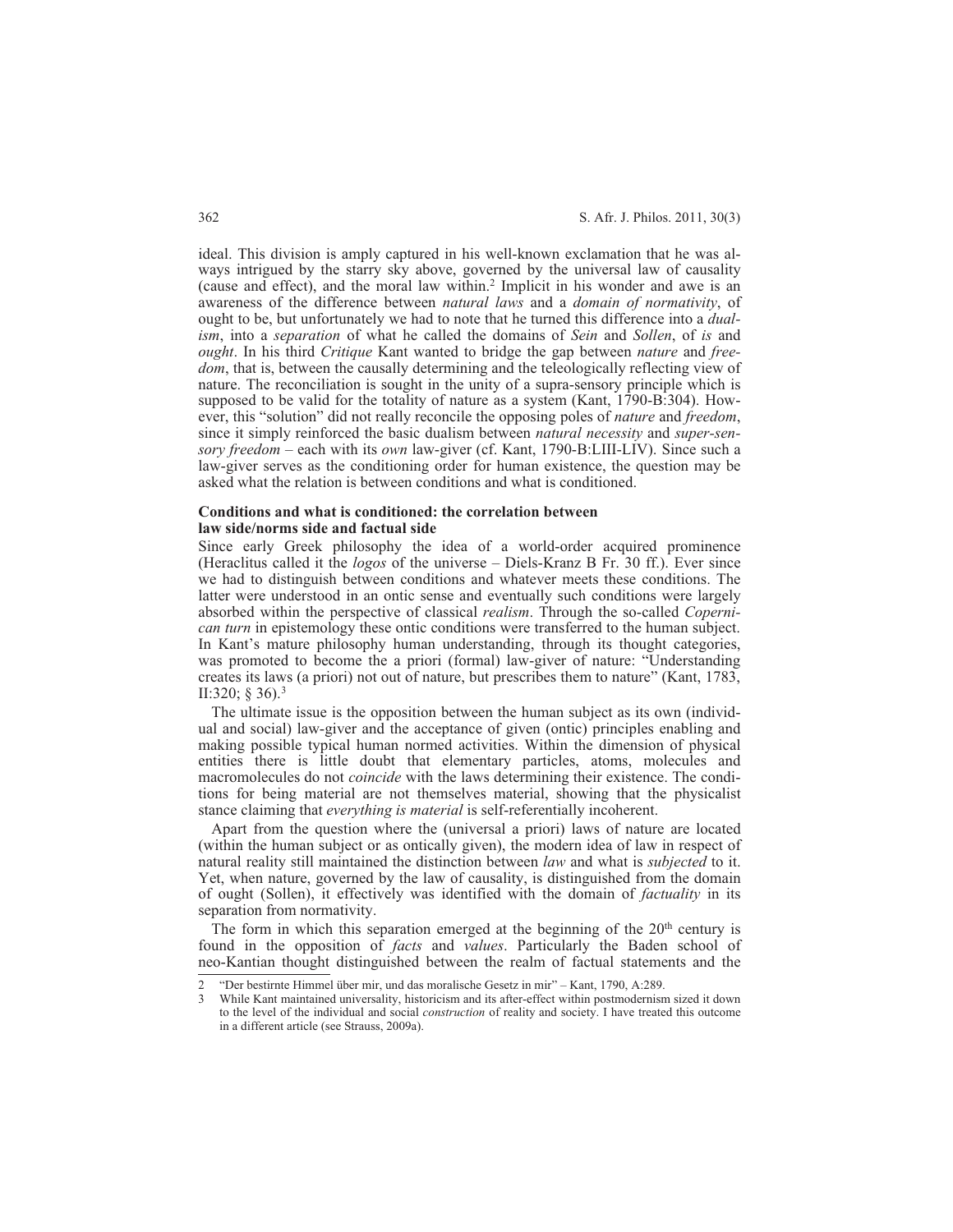realm of value-statements. This is an example of a philosophical school introducing an opposition that soon was absorbed within the everyday parlance of ordinary people. This reception was enhanced by two views. The one is found within the Baden school and became known as the *value-freedom of science*, particularly advocated by Max Weber. The other is associated with *positivism* and *neo-positivism* in their claim that "science" (physics and perhaps mathematics) is *objective* and *neutral*, bound only to sensory perception (sense-data).

In a rather witty way MacIver once reacted to this legacy as follows:

The following seem to be the chief tenets of their creed. First, I believe in facts, and to be saved I must discover new ones. Second, when I have discovered them, I must if possible measure them, but, failing that consummation, I must count them. Third, while all facts are sacred, all theories are of the devil. Hence the next best thing, if one can't discover new facts, is to refute old theories (MacIver 1967:21).

Neo-Kantian value-philosophy merely introduced their value-idea *within* the sphere of ought-to-be. It resulted in the opposition of facts and values, identified with (scientific) *description* and (non-scientific) *evaluation*. However, this split cannot account for the nature of logical-analytical normativity. We merely have to consider the question whether or not it is possible to obey and disobey logical-analytical principles. Whenever proper identification and distinguishing took place these principles are obeyed. Therefore, being subject to the modal logical norms of identity and contradiction causes every analytical act – as an act of identification and distinction – ought to conform to these (and other logical) norms. Hence it should be seen as just a different form of evaluation, viz. *analytical evaluation*.

Acknowledging this at once cancels the ideal of *objectivity* and its denunciation of human subjectivity. The generally accepted view is that subjectivity should be seen as something *disturbing* scientific endeavours. For this reason it is assumed that it should be replaced by the ideal of objectivity. Yet, to see subjectivity as a *disturbing factor*, as a form of arbitrariness in scientific activities, presupposes the existence of one or another *normative standard*. If the input of subjectivity in the course of scientific research is evaluated as something *arbitrary*, this very evaluation already applies a normative standard by judging subjectivity (in its arbitrariness) as not conforming to the norm. However, the opposite of *arbitrary subjectivity* is not *objectivity*, but *norm-conforming subjectivity*. Arbitrariness is an *anti-normative configuration*, presupposing the existence of a norm and leaving open the possibility for norm-conforming subjective human actions. And suddenly the bifurcation between "values" and "facts" is unveiled in its untenability.4

At this point we have to consider the fact that logical-analytical principles are *making possible* human logical thinking and therefore cannot be generated by through or by means of thought activities, for then the conditioned will coincide with what conditions. Since Kant investigations directed towards what makes possible our *experience* are designated as being *transcendental* in nature. What we have in mind is to proceed by following a *transcendental-empirical* method. This method is closely related to the foundational coherence between *constancy* and *change* – where constancy relates to what is *transcendental* and change to what is *variable*.

<sup>4</sup> We shall return to the normative status of these two most basic logical principles below.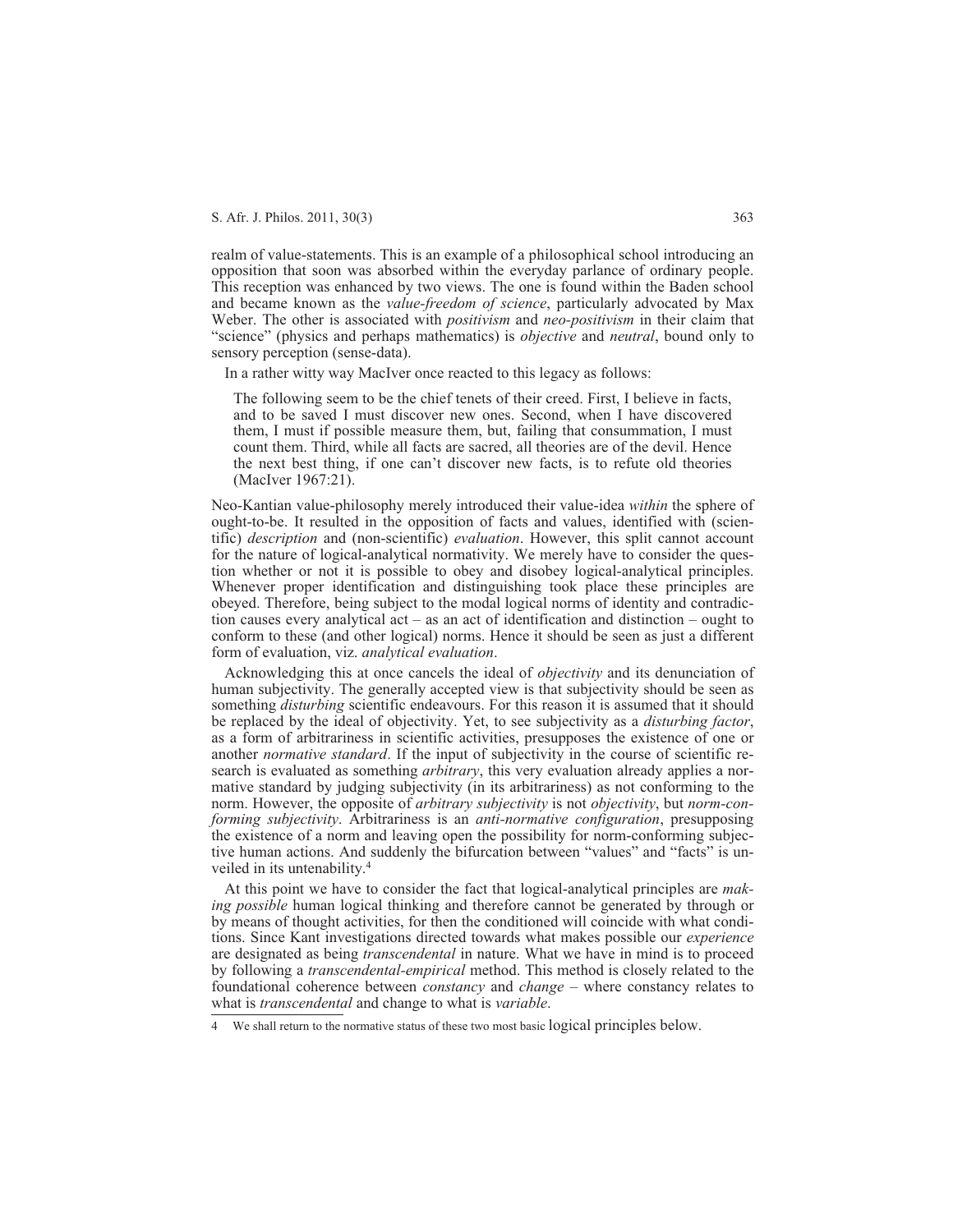Different trends within the social sciences embody elements of this approach. For example, the methodology developed by Parsons did see something concerning the relationship between a constant universal ontic order on the one hand and the dynamically changing experiential phenomena made possible by this order on the other. Johnson et al., explains his view as follows:

Rather he suggests that while these concepts do represent universal, constant features of human action, the particular values or contents they have vary historically, and are problems of empirical research (1984:72).

What Parsons calls the "universal, constant features of human action" relates to an ontic order and what he reserves for historically variant problems of empirical research relates to the second element of a transcendental-empirical method.

The problem with the theoretical stance of Parsons is that his position still, in a subtle way, continues the neo-Kantian opposition of *facts* and *values*. He understands society in a purely factual sense and opposes it to "culture" which turns out to be a *basket term* for all forms of normativity, encompassing norms, values, meanings and symbols (in a similar way also present in the thought of Sorokin and MacIver). The implication is that society turns into something *a-normative* which is purely *factual* in nature.

Yet ontic normativity only makes sense if their is a strict correlation between normativity and what is determined by it (in the sense of being subjected to it). Our reference to the two most basic logical principles already illustrates this claim, for without these underlying logical principles no logical or illogical thinking is possible. While physics, for example, may distinguishes between physical laws ("laws of nature") and what is subjected to such laws, within the domain of normativity we may likewise distinguish between principles or norms to which human beings (and societal collectivities) are subjected. Every normative aspect of human experience therefore will display this correlation between norm side and factual side.

This strict correlation belongs to the intrinsic nature of these normative aspects, *in casu* the logical-analytical, cultural-historical, lingual, social, economic, aesthetic, jural, moral and certitudinal. These aspects are designated as *normative* aspects, because within each of the post-logical aspects we find contraries similar to the one that we discussed earlier, namely *logical – illogical*. The contrary logical – illogical is dependent upon the logical principle of non-contradiction and this contrary serves as the *foundation* of those discernable in die post-logical aspects (such as historical – unhistorical, polite – impolite, frugal – wasteful, legal – illegal, and moral – immoral).

#### **What is inherent in normativity?**

It is quite normal that methodological considerations would not pay attention to the fact that our scientific knowledge merely *deepens* and *discloses* our non-scientific experience of reality in its diversity. Prior to developing a method serving the investigation of reality from the vantage point of any specific aspect, every special scientist must already have a non-scientific insight into the nature of her field of inquiry. The method eventually designed to investigate its field of inquiry could never provide or substitute this *presupposed knowledge*. The unique nature of whatever is investigated, ultimately determines every method aimed at acquiring knowledge of it.

This means that the rich diversity of different kinds and forms of normative practices may be varying across cultures and at once undeniably shows that humankind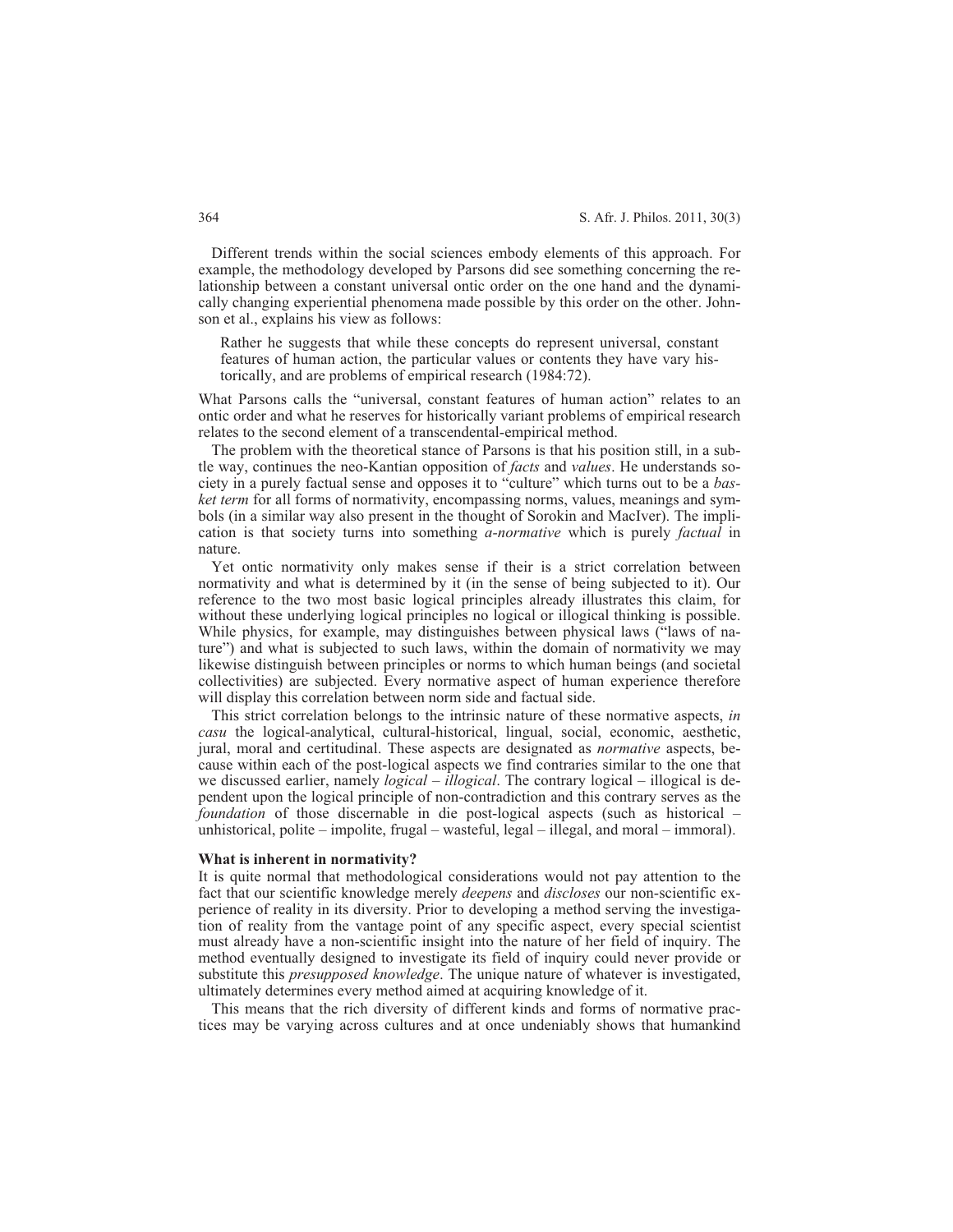partakes in shaping its world without avoiding its *basic functional contours*. Therefore, when we observe the peculiarities of different kinds of *logical* thinking, *cultural* habits, *lingual* discourses, *economic* systems, *social* organizations, *aesthetic* expressions, *legal* arrangements, *moral* preferences and *cultic* activities, however diverse they may be, none of them succeeds in bypassing the constant and underlying multiplicity of functional modes italicized in the previous sentence. The mere fact that amidst such a variety of practices one can still refer to *logical*, *cultural*, *lingual*, *social*, *economic*, *aesthetic*, *jural*, *moral* and *certitudinal* states of affairs underscores the presence of overarching *ways of existence* or *modes of being*, each displaying its own functional or modal universality. However, the claim that each one of these underlying modes displays a unique *universality* needs an explanation. What is meant is that every aspect co-conditions all possible kinds of entities functioning within it. Different instances and forms of *economic* or *jural* relations presuppose their shared functioning within these aspects, for otherwise it would be meaningless to use the same functional characterization to refer to them. Let us briefly look at an attempt to relativize the universality of modal aspects in terms of cultural differences.

Oswaldt Spengler, pursues such a relativistic approach in which *cultural relativity* is over-emphasized. He argues that *number as such* does not exist, for there are *different worlds* of number, owing to the existence of *multiple cultures*. According to him we therefore find Indian, Arabic, Antique, and Western types of number, each with its own distinctive uniqueness and each bringing to expression a different tone of the world and as an ordering principle each with a limited symbolical validity. There are therefore more than one instances of mathematics.<sup>5</sup> Ironically enough he does not realize that the possibility of speak of different types of number presupposes that each culture still has a **number** concept! That is to say, every culture (a universal claim!) has a specific (culturally shaded) awareness of the multiplicity (quantitative) *mode of reality*.

The normativity inherent in the various normative aspects of reality is therefore not only *universal* but also *constant*, underscoring the fact that change can only be detected on the basis of persistence or constancy.

#### **Normativity at the intersection of entities and functions**

Similar modes of being or aspects of reality are also found within nature, because material things, plants and animals (as well as human beings) function in the aspects of *number*, *space*, *movement*, *energy-operation*, *life* (the biotic) and the *sensory* facet. Every material thing, plant, animal or human being therefore displays numerical properties, spatial properties, kinematic features, and physical traits. In fact the same applies to human artefacts. These remarks actually refer to a very basic ontological distinction, namely that between the *how* and the concrete *what* of our experience. After the "what-question," when something concrete is identified (like a chair), one can only proceed with "how-questions," such as: how *many* are there (number)? how *large* is it (space)? how *strong* is it (physical)? how *expensive* is it (economic)? and so on.

<sup>5 &</sup>quot;Eine Zahl an sich gibt es nicht und kann es nicht geben. Es gibt mehrere Zahlenwelten, weil es mehrere Kulturen gibt. Wir finden einen Indischen, Arabischen, antiken, abendländischen Zahlentypus, jeder von Grund aus etwas Eignes und Einziges, jeder Ausdruck eines anderen Weltgefühls, jeder Symbol von einer auch wissenschaftlich genau begrenzten Gültigkeit, Prinzip einer Ordnung des Gewordnen, in der sich das tiefste Wesen einer einzigen und keiner andern Seele Spiegels, derjenige, welche Mittelpunkt gerade dieser und keiner anderen Kultur ist. Es gibt demnach mehr als eine Mathematik." (Spengler 1923, I, 78f.)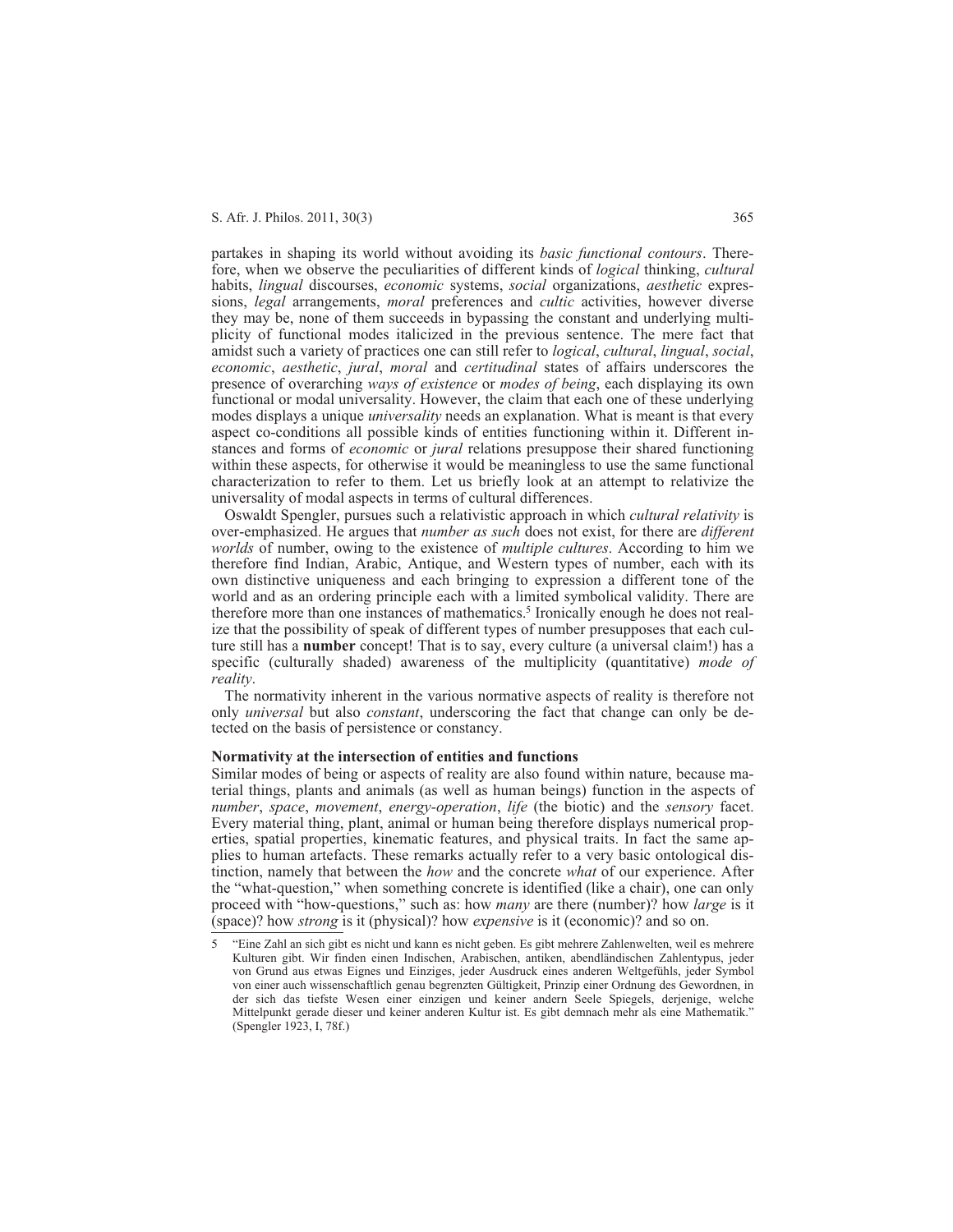The next question to explain is of course what the "how-dimension" of reality entails and how it relates to the normativity of life. What is the criterion of an *aspect*, *function* or *mode* of reality? Our answer will be dependent upon the ingenious theory of modal aspects developed by the Dutch philosopher, Herman Dooyeweerd, also known as his theory of *modal law-spheres*. First of all these aspects, with the modal universality displayed by each of them, are functional ontic conditions, co-determining whatever concretely exists in subjection to them. They are therefore not merely *modes of thought* (as Descartes already claimed) – they have an *ontic* status. A prominent mathematician, Paul Bernays, and and a famous logician, Kurt Gödel, both argue for the *ontic* nature of quantitative properties, without identifying this "ontic existence" with concrete material "objects."<sup>6</sup>

#### **Uniqueness and coherence**

The idea of universal modal aspects encompasses the awareness of the above-mentioned *normative contraries* within all the post-sensitive aspects. The theory of modal aspects is a response to the perennial philosophical problem of *unity and diversity*. Instead of attempting to use a particular aspect as mode of explanation in terms of which one can understand all the others, the uniqueness and irreducibility of each mode is acknowledged. This uniqueness entails an element of *indefinability*, which accounts for the *irreducible core meaning* of each aspect. It is also designated as the *meaning-kernel* of each aspect.7

The reverse side of uniqueness is found in *coherence*. The meaning of every unique aspect comes to expression in its coherence with other aspects. These aspects are fitted into an order of before and after and the connections between them are called backward-pointing and forward-pointing analogies, also known as *retrocipations* and *anticipations*. An analogy concerns similarities and differences. To be more specific, an analogy is noticed when the difference is shown in what is similar and vice versa. For example, although both mathematical space and physical space are extended, the former is continuous and infinitely divisible while the latter, bound to the quantum nature of matter, is neither continuous nor infinitely divisible. Consider another example in which two retrocipations are prominent. The meaning of space reflects the foundational coherence between space and number. The mere possibility of distinguishing between one, two or more dimensions presupposes the original quantitative meaning of number which now appears analogically within the spatial aspect. To put it differently, the spatial concept of *dimension* presupposes the retrocipation to number (1, 2, … dimensions). Likewise, the *extension* of spatial figures, such as a one dimensional line-stretch, is specified by providing a number related to the *magnitude* of extension – in this case *length*. It would be more precise to say that *dimension* is a numerical analogy on the law side of the spatial aspect whereas *magnitude* is a quantitative analogy

at the factual side.

<sup>6</sup> Their views are analyzed in more detail in Strauss, 2011a.

<sup>7</sup> A brief enumeration of the aspects with their respective meaning-nuclei looks as follows: number (discrete quantity), space (continuous extension), movement (uniform flow/constancy), the physical aspect (energy-operation), the biotic aspect (life), the sensitive mode (feeling), the logical-analytical function (analysis/identification and distinguishing), the cultural-historical facet (formative power/control), the sign mode (signification), the social aspect (sociation), the economic (frugality/avoiding what is excessive), the aesthetic (beauty/harmony), the jural (tribution/retribution), the moral/ethical (love/care), the certitudinal (trust/certainty/confidence).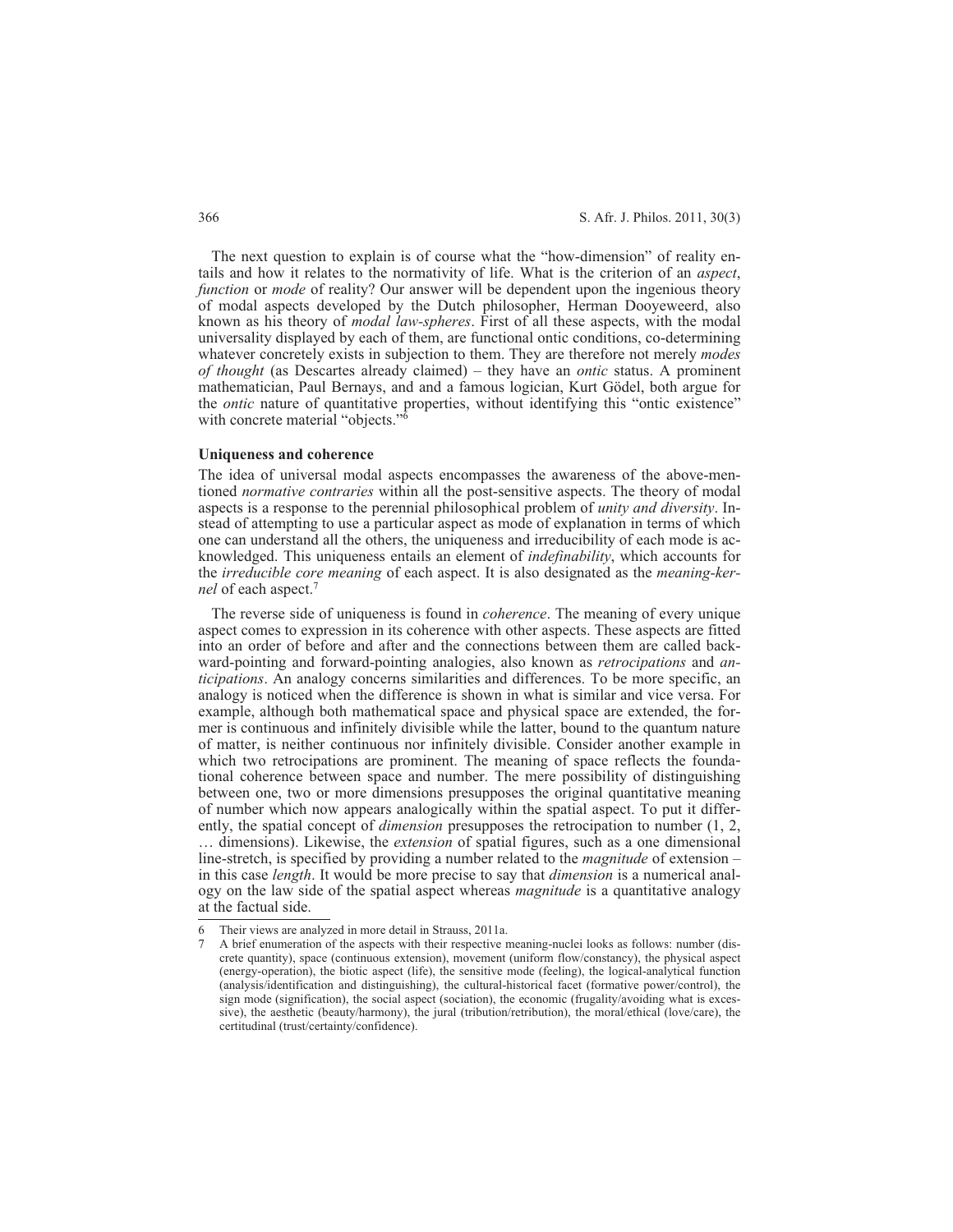Within each one of the normative aspects one can also discern *modal analogies* on the norm side and the factual side – an insight to which we shall return below. The underlying *rationale* of this perspective is given in the acknowledgement of a *non-reductionist ontology*. Such an ontology, in turn, depends on a more-than-logical principle, namely the *principium exclusae antinomiae* (the principle of the *excluded antinomy*). This princple forms the foundation of the logical principle of non-contradiction.<sup>8</sup>

It should be noted that natural and social entities as well as human beings are not mere "bundles" of functionss (aspects or properties), just as little as aspects are merely aspects of individual entities. Entities exceed the boundaries of every aspect and every aspect has a scope transcending the existence of individual entities.

#### **Ontic modal universality**

An atom, for example, is a *unity* in the *multiplicity* of its particles (numerical function) and it is characterized by a particular spatial configuration – the *nucleus* of an atom with *peripheral* electron systems. According to wave mechanics, we find quantified wave movements around the nucleus – the kinematic function of the atom. Already in 1911, in Rutherford's atomic theory, the hypothesis was posed that atoms consist of a (electrically positive) nucleus and negatively charged particles which move around it (a view which was inspired by the nature of a planetary system), which clearly evinces its physical function of enrgy-operation.

Animals, which, according to Adolf Portmann, are secured by their instincts and restricted to a particular ambient (Portmann 1990:79), experience the world in terms of their natural dispositions. They are only concerned with that which has a direct *physical*, *biotic* and *sensitive* meaning to them. Consequently, they experience reality in terms of places suitable for walking or flying (physical accessibility), in terms of sex partners and other animals belonging or not belonging to the same species, in terms of what can be eaten and what not (biotical interest), and in terms of things or events which are causing anxiety or which may be comforting (sensitive concern) (see Landmann 1969:162 ff.). Recognizing this state of affairs at once acknowledges the co-conditioning role of these natural aspects and also reveals their ontic universality. For example, although Mill thought of *numbers* as being attached to something and therefore incapable of existence in the abstract, he did say that they may be "numbers of anything," of " all existences of every kind, known to our experience" (quoted by Cassirrer 1953:33-34 – with reference to Mill, *A System of Logic*, Book II, Chapter 6, 2), thus highligthing an element of modal universality.

Since our argumentaion entails that the existence of no concrete entity is exhausted by its function within any single aspect, one has to acknowledge the *co-conditioning* role of these aspects in the existence of natural and societal entities as well as in the existence of human beings. The fact that everything within reality functions within ev-

<sup>8</sup> For example, confusing two spatial figures, such as a triangle and a circle, is *illogical* (a "triangular circle" confuses what appears within the spatial aspect – it is *intra-modal*), but confusing two different modal aspects is inter-modal and therefore it results in an antinomy (the arguments of Zeno against multiplicity and movement – Achilles and the tortoise).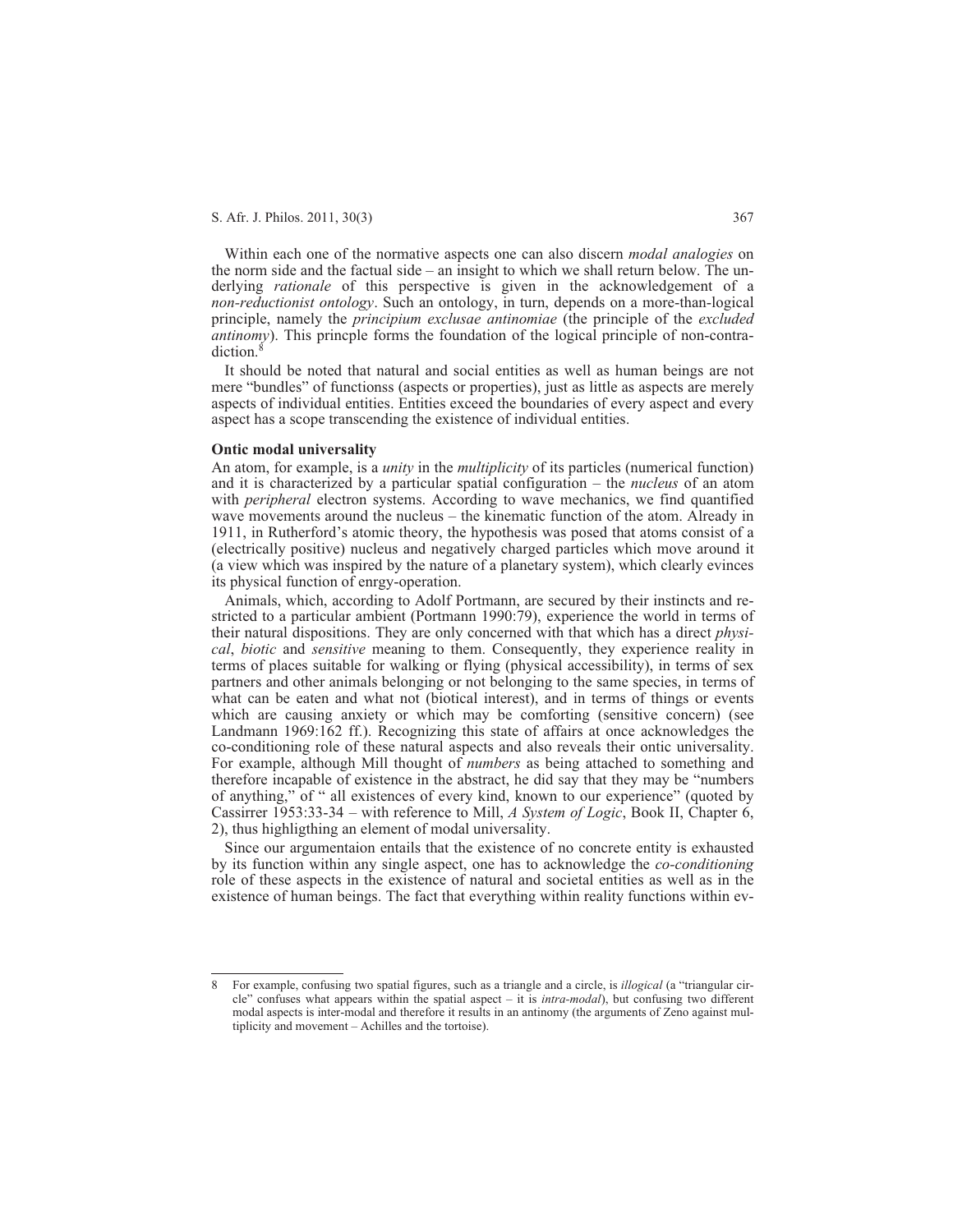ery aspect9 highlights what we designated as the *modal* or *aspectual universality* of every aspect. In opposition to the above-mentioned modern nominalistic idea that number and all universals are mere *modes of thought* (see Descartes, *Principles of Philosophy*, Part I, LVII), the various aspects are the *functional ontic aprioris* (conditions) of our experience. In an *apriori* ontic sense they co-condition the universe, along-side the *type-laws* that co-condition the multi-aspectual existence of all kinds of entities (we shall return to this distinction below).

The important point in this context is the insight that the *conditions for being something* do not coincide with whatever *meets* these conditions, not even if these conditions are an instance of *ontic normativity*. The implication is that although human beings undoubtedly *give shape* or *form* to all kinds of *principles*, this reality cannot escape from an *ontic element*. The expression "an ontic element" refers to something *given*, something not *created* by a human being. The ontic universality of the quantitative aspect of reality lies at the foundation of all the other modal aspects, including the normative (norming) modes.

Imagine a given *multiplicity* of entities ("objects") in their "pre-counted" condition. The human act of *counting* them normally requires the creation of *number words* or *numerals*. The well-known phrase from the German mathematician, Leopold Kronecker, namely that the integers were made by God and that everything else is the work of humans, is therefore misguided, because humans are not responsible for a given *ontic multiplicity*, they are merely capable to respond to such a given multiplicity by discerning it and by naming the numerals corresponding to the natural numbers and integers.10

## Discovering or construing norms?

Habermas wrestles with the same problem when he remarks that those moral norms which govern the social life of lingual- and action-competent subjects as such in a reason-conformative way, are not only "discovered," since they are also at once "construed."11 He does leave room for something "ontic" (which is "discovered") and for the response of the human subject ("construing" something). In his discussion of the peculiarities of normativity Turner says something similar: "The thingness of normativity is the source of its normative force  $-$  it is in some sense outside and inside us at the same time" (Turner, 2010:16). What is "outside us" corresponds to what Habermas designated as being "discovered" and what is "inside us" is the equivalent of what Habermas designated as "construed." Korsgaard mentions the stance of real-

<sup>9</sup> This occurs either as a *subject* or as an *object*. (i) Material things are physical subjects, subjected to physical laws (such as the law of energy-constancy, non-decreasing entropy and gravitation). (ii) Plants are biotic subjects and (iii) animals are sensitive subjects. Material things have therefore *object functions* in all post-physical aspects, plants have *object functions* in all post-biotic aspects and animals have *object functions* in all in all post-sensory aspects of reality. These *object functions* need to be "opened up" or "disclosed," through the active function of subjects within the aspects concerned. This insight avoids the mistaken distinction between so-called *primary* and *secondary qualities*. If a physical entity did not have a *latent* sensory object function a perceiving sensory subject would not have been able to disclose it, to make it *patent*.

<sup>10</sup> Part of the title of a work published by Stephen Hawking in 2005 contains this statement: " *God created the integers*: *The mathematical breakthroughs that changed history*." The German reads: "Die ganzen Zahlen hat der liebe Gott gemacht, alles andere ist Menschenwerk."

<sup>11 &</sup>quot;Moralnormen, die ein vernunftgemäßes Zusammenleben unter sprach- und und handlungsfähigen Subjekten überhaupt regeln, werden gewiß nicht nur »entdeckt«, sondern zugleich »konstruiert«" (Habermas 1998:194). The problem of "social construction" is discussed in Strauss, 2009 (see pages 73, 341, 429, 497, 506 and 527).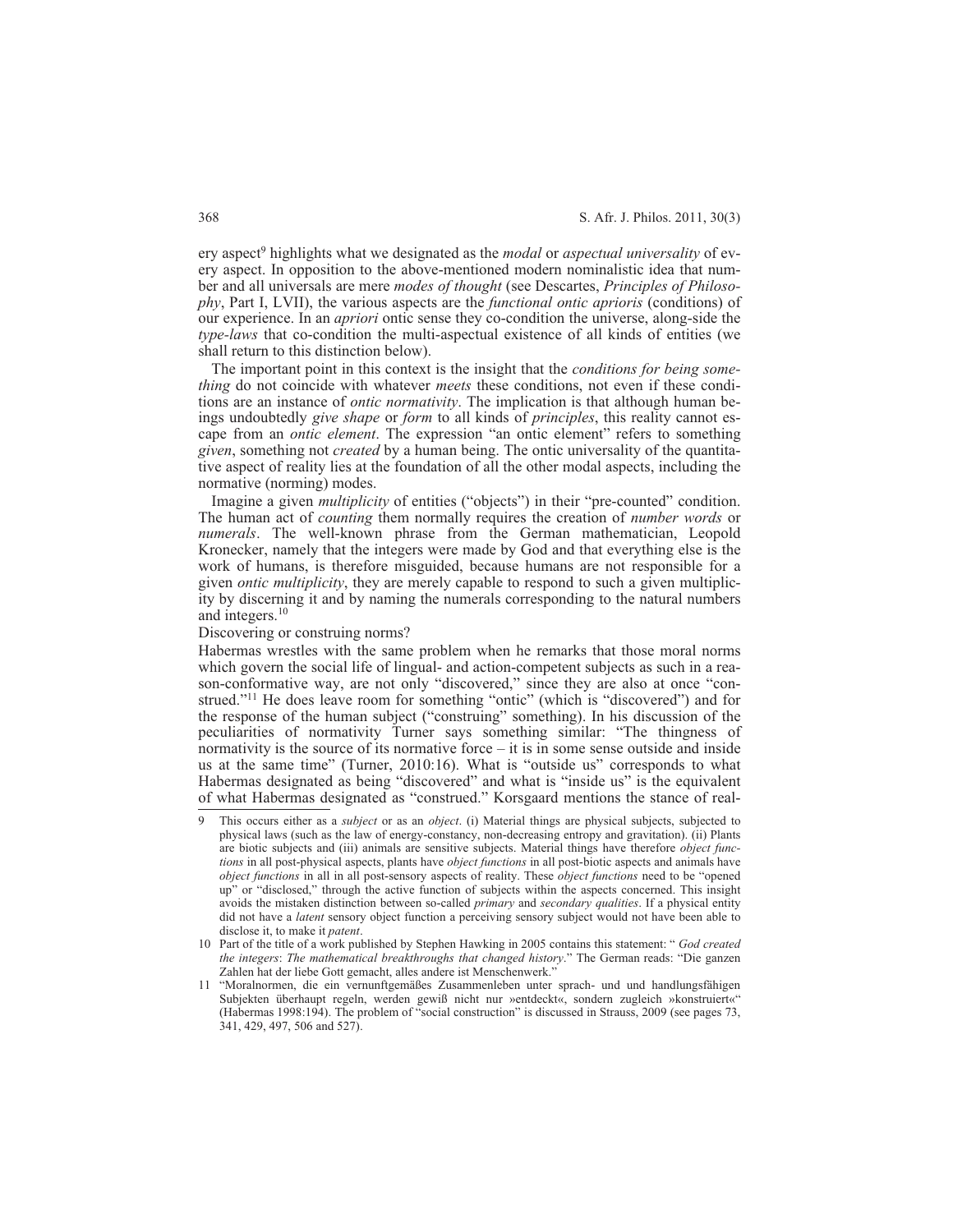ism which aims to escape from an infinite regress where the question "why?" is repeatedly asked. Realism holds that its "move is to bring this regress to an end by fiat: he declares that some things are intrincially normative" (Korsgaard 1998:33).

Distinguishing between (normative) ontic conditions (discovered outside us) and the human response to them boils down to the well-known disinction found in everyday life, namely that between a *principle* and its *application*. Another way in which this state of affairs is captured is by speaking of *giving shape* or *form* to underlying principles. Yet, when humans engage in form-giving activities an *ontic point of departure* is presupposed. Its scope cannot be restricted to a specific place and time since it must have a *universal* appeal. In addition it must be *constant* for only applications or acts of form-giving are *varying*. <sup>12</sup> Another important feature of a principle is that it is not *valid* by and of itself, it always requires *human intervention* in order to hold, that is, to be *made valid* or to *be enforced*. 13

Modern theories of *natural law* recognized something of this underlying (universal, constant) structure of legal principles but it distorted its meaning by assuming that those underlying principles *are already valid* (*enforced*) for all times and all places. Nonetheless only human beings can give a positive form or shape to *ontic* principles. The activity of giving form to such underlying principles is sometimes designated as acts of *positivizing*, and the result of such acts is accordingly known as *positivizations*. Habermas explicitly uses this term, for example when he speaks of "the positivization of law" (Habermas 1996:71, and 1998:71, 101, 173, 180). Already in 1930 the word "Positivierung" was used by Smend (see Smend 1930:98). Hartmann also employs the idea of *positivizing* ('Positivierung').14 A French legal scholar, François Gény, also draws a sharp distinction between what is *given* (*donné*) and what is *constructed* (*construit*) (Gény 1922-1930-III:16 ff.). This distinction runs parallel with that between a given (constant) principle and the multiple ways in which it can be positivized (constructed) in unique historical circumstances ("construit").

#### **The complexity involved in the concept of a norm or principle**

The basic distinction between aspects and entities does not provide us with the intellectual tools needed to characterize thecomplex nature of a principle. We may focus on any particular aspect but we are then at most confronted with its analogical interlinkages with other aspects (retrocipations and anticipations). We may also direct our attention to concrete societal entities (normed social collectivities such as the family, state or business enterprise). In both cases we have to account for modal and typical principles. In addition and distinct from modal concept of function and type con-

<sup>12</sup> The dynamic process of disclosure, taking place on what we shall designate below as the *norm side* of the normative aspects, shows that we should not identify *constancy* with something *static*. A brief account of disclosure and references to a more extensive discussion of it is found in Strauss (2009:318).

<sup>13</sup> Derrida does comprehend the constitutive meaning of physical force for an understanding of the jural aspect (law): "Applicability, 'enforceability', is not an exterior or secondary possibility that may or may not be added as a supplement to law. It is the force essentially implied in the very concept of justice as law, of justice as it becomes law, of the law as law [*de la loi en tant que droit*]" (Derrida 2002:233).

<sup>14 &</sup>quot;By contrast it is here important that these values inherently display the tendency to be realized" ("Dagegen ist hier wichtig, daß den Werten die Tendenz zur Realisierung immanent ist" – Hartmann, 1926:154 ff.). "If a value is to be realized, and an aim to be achieved, then this goal must first be acknowledged and as such be posited. That is to say, that the value must first be positivized" ("Soll aber ein Wert realisiert, ein Ziel erreicht werden können, so muß das Ziel zunächst erkannt und als solches gesetzt werden. D.h., daß der Wert zunächst positiviert werden muß" – Hartmann 1926:160 ff.; see Horneffer 1933:105).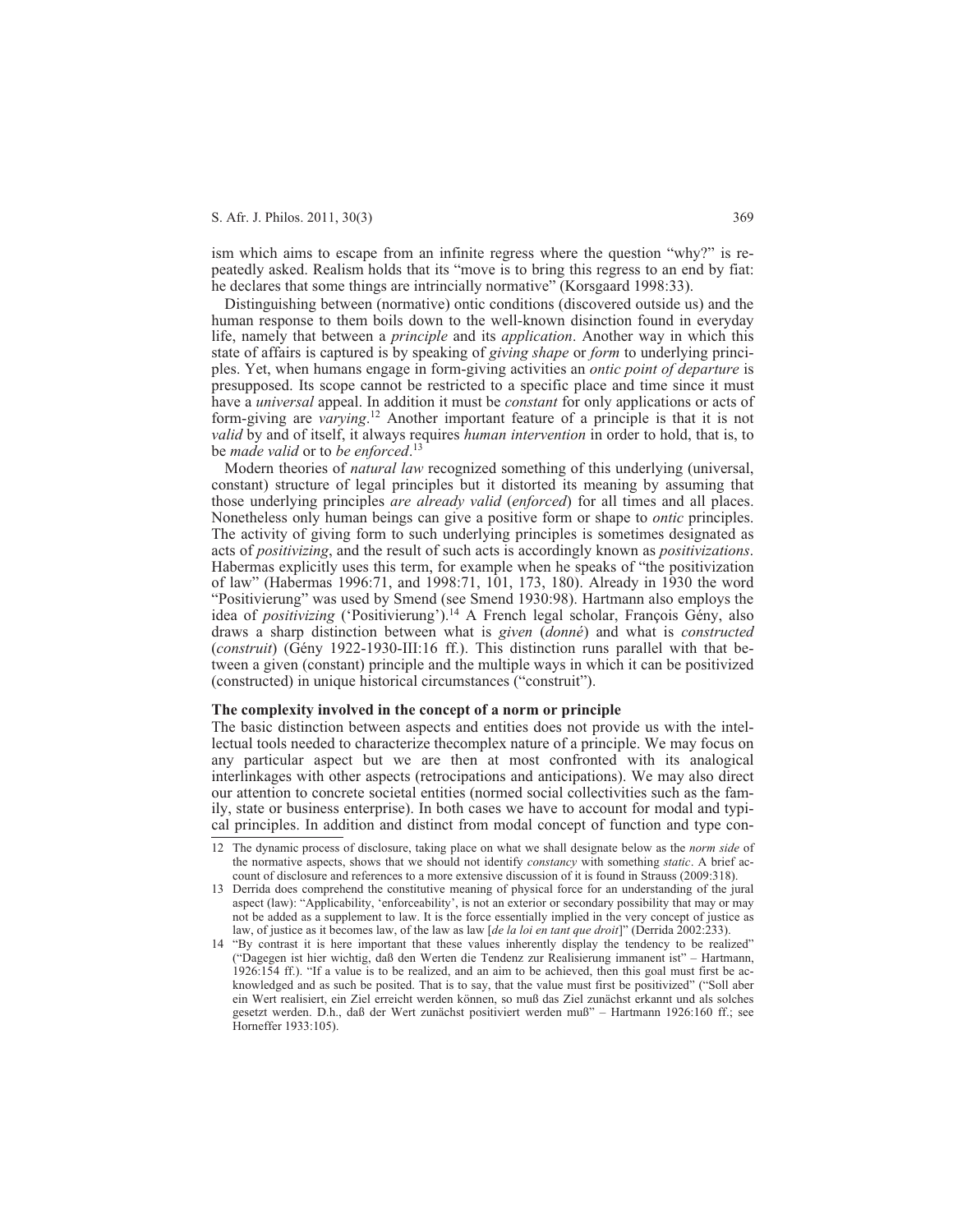cepts, we have to acknowledge *modal total concepts* that are constituted by the *simultaneous* incorporation of terms derived from multiple, uniquely differing, aspects. The concept of a princple or a norm is an instance of such a modal totality concept.

Surely there is much more involved in the concept of a norm or principle than merely acknowledging the *freedom of choice* and *accountability* it presupposes. It is also completely insufficient to characterize a norm merely in terms of what is *desireable* – a charaterization often used in the description of *values*. What is at stake is to proceed with an analysis of the meaning of normativity in such a way that the *constitutive contribution* of various aspects are explicitly highlighted.

Since the ontic order of modal aspects commences with the numerical which is then followed by the spatial, kinematic, physical, and so on, an analysis of the nature of principles should start with these foundationaal aspects – keeping in mind that the normative status of principles entails the possiblity of norm-conforming as well as antinormative human (individual and collective) actions.

Without an awareness of the meaning of number it would be impossible to identify a multiplicity of principles. Everyone of them serves as starting-point for *normed* actions. However, such a norming *unitary* point of departure has its own universal domain which cannot be limited to one or a few places – it has to be *universal* in its scope. The notion of *universality* clearly explores our spatial intuition, because it claims that wherever we are (at whatever *place*) the appeal of the principle under consideration is present (an instance of *simultaneity*). Furthermore, such a universal starting-point cannot itself be variable for then it lacks *constancy*. Our insight into the nature of principles is varying, but this does not apply to the nature of princples themselves.

When we start with the numerical aspect the switch to every subsequent aspect adds something more. A principle (*one*), serving as the starting-point of human actions, obtains a closer determination when its *universality* is additionally affirmed (with an appeal to the aspect of space). Another closer determination is introduced when the kinematic intuition is added in the specification that a universal point of departure is *constant*.

The contribution of the first three modal aspects therefore "authorizes" us to state that the following three features are indispensible for an understanding of a principle: a principle is a (i) *universal*, (ii) *constant* (iii) *starting-point* for human action. These hall-marks are not pulled together at random, for we have argued that they are derived from the three most basic ontic (functional) traits of reality, namely the modes of *number*, *space* and the *kinematic* aspect of uniform movement.

*To summarize*: Every principle is *distinct*, *one* amongst *many others* (number). It is *universal* (derived from our spatial awareness of *everywhere*). And finally the term *constancy* makes an appeal to the kinematic meaning of uniformity (persistence or constancy).

To appreciate what is here at stake, we have to highlight the difference between the *elementary basic concepts* of the scholarly disciplines and their *compound* or *complex basic concepts*. The former are capturing the coherence between those aspects delimiting the fields of investigation of the various special sciences and the other aspects of reality (retrocipatory analogies). For example, although the term *constancy* has its original seat in the kinematic aspect, it returns *analogically* within the physical aspect, as could be seen from the expression *energy-constancy*. Similarly, although the term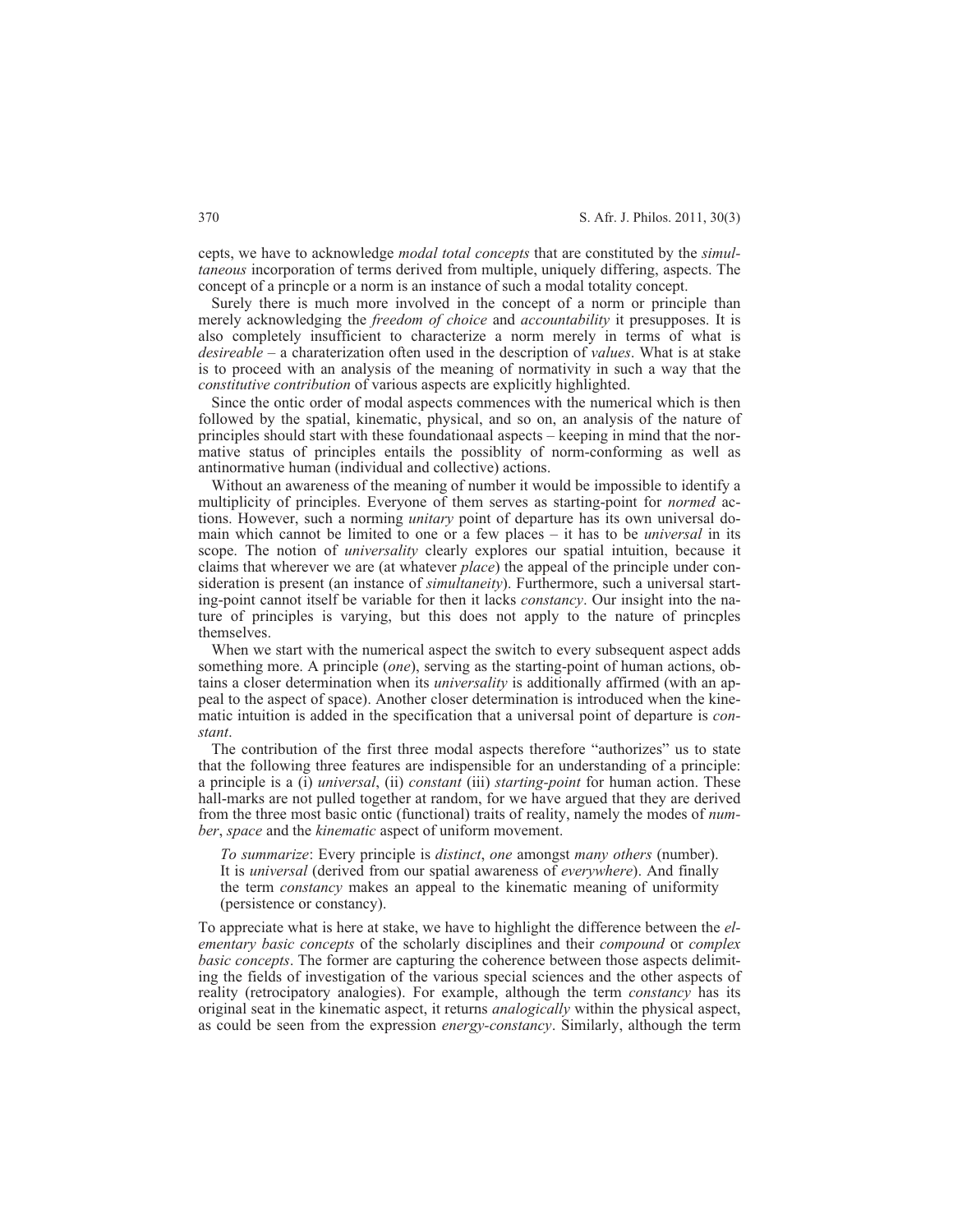causality (cause and effect) reflects the core meaning of the physical aspect, the science of law employs the (analogical basic) concept of *jural causality*. 15

In the case of an *elementary* or *analogical basic concept* only *two* aspects are observed in their inter-modal coherence, although an analysis of the meaning of any elementary basic concept is dependent upon a complex analysis, using terms from more than one aspect.

#### **Moving beyond the dualistic opposition of causal and noncausal**

The examples of normative causality given in the last footnote fundamentally questions the familiar dualistic opposition of causality and normativity, because it mentioned examples of *normed causality*.

When Turner pays attention to the normativity of law as a paradigm case (Turner 2010:66 ff.) he pays attention to neo-Kantianism, without distinguishing between the two schools of thought – the Marburgh school (Cohen, Natorp, Cassirer, Kelsen) and the Baden school (Windelband, Rickert, Weber). It is important to take into account that the former mainly returned to the primacy of the science ideal, whereas the latter amended the primacy of the personality ideal. The former school of thought gave rise to the idea of a *pure theory of law* (*reine Rechtslehre* – Kelsen) – as if concept formation within the discipline of law can proceed in isolation from the non-jural aspects.

Turner correctly explains that Kelsen advanced a pure theory of law which is stripped of all *causal* elements. He writes that the challenge of a sociological account of the law "pushed Kelsen to formulate a conception of the pure normativity of the law, by which he meant a science of law purified of causal considerations" (Turner 2010:68). The physical *law of causality* applies to whatever happens factually. Yet, according to Kelsen, the decisive question is not whether our actions are caused by our will, but rather whether or not the will is *causally determined* (Kelsen 1960:100). And in line with the modern science ideal Kelsen indeed considers it undeniable that the human will is objectively determined by the law of causality.<sup>16</sup>

For Kelsen the law of causality belongs to the domain of *factuality* (*Sein* / *is*). By contrast, to the domain of the *Sollen* (ought / normativity), he ascribes the feature of *Geltung* (*validity*). He mentions as an equivalent to this term the expression "in Kraft" ("in force")<sup>17</sup> and he holds that all statements of the discipline of law are not assertions belonging to the "is" (*Seinsaussagen*), since they have to be assertions of what "ought to be" (*Sollaussagen*). He also holds that the statement: a particular legal norm is *in force* means the same as: "a particular jural norm is valid." The key terms here are those of *validity* and *being in force*. They are clearly derived from the *physical aspect* where causes and effects have their original modal meaning. Validity points at having an effect (being valid), and effect is intimately connected to the *cause* of such an effect.

The irony of this approach is therefore immediately evident, for in order to escape from the determinism entailed in physical causality (the causal law), recourse is taken

<sup>15</sup> In fact every discipline which find its field of investigation delimited by one of the normative modes employs its own distinct concept of causality. Just contemplate the relationship between premiss and conclusiong (*logical causality*), or *historical causes* and *effects*, or *social causality*, and so on.

<sup>16 &</sup>quot;Mitunter leugnet man zwar nicht, daß der Wille des Menschen, wie alles Geschehen, tatsächlich kausal bestimmt ist, …" (Kelsen 1960:98). "Da die objective Bestimmtheit des Willens nach dem Gesetze der Kausalität nicht geleugnet werden kann, …" (Kelsen 1960:99).

<sup>17 &</sup>quot;daß die Aussage: eine bestimmte Rechtsnorm ist 'in Kraft' ('in force') dasselbe bedeuted wie: eine bestimmte Rechtsnorm steht in Geltung, …" (Kelsen 1960:82).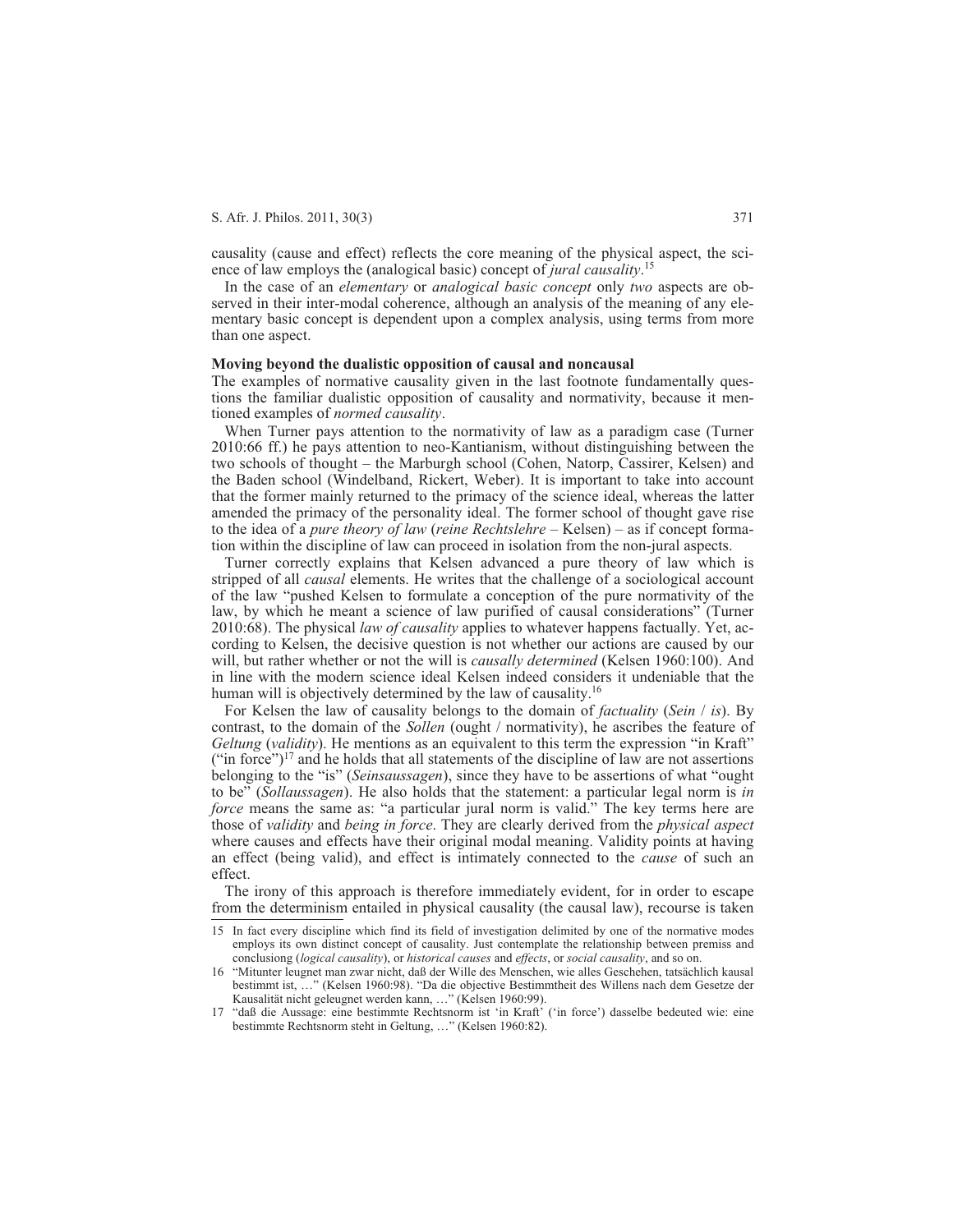to the idea that the domain of "Sollen," being totally separate from the domain of "Sein," is characterized merely by "Geltung." Yet the term *Geltung* is *synonymous* with the terms *Kraft* (German) and *force* (English) – and both have no other *source domain* than the *physical* function of reality. Once energy operates it *causes* particular *effects* (causality) in the exercise of physical forces. *Validity* as being-in-force therefore belongs to the same aspectual domain as what became known as the physical and therefore it is just as antinomous as the (neo-)vitalisic claim that living entities are characterized by an *immaterial*, vital *force*(!), since the term *force* is derived from a "material" (i.e. *physical*) context.

The aim is to arrive at an understanding of the "norm" that, in its *validity*, is separated from physical operations, without realizing that the term *validity* is indeed itself derived from the physical function of reality. On the one hand, Kelsen emphatically argues that, since the *validity* of the norm is a "Sollen," which is not a "Sein," its *validity* must be distinguished from its operation (*Wirksamkeit*). On the other hand, he promotes the operation of the legal order to be the condition (*Bedingung*) of *Geltung* (Kelsen 1960:82).

The neo-Kantian dualism between is and ought led Kelsen to a position in which he wanted to say something "purely" in legal or jural terms, separated from the inherent causality of the realm of *Sein*. But since also the jural aspect of reality can only reveal its meaning through its coherence with other aspects, it turned out to be impossible to avoid the causal physical analogy within the structure of the jural aspect, as it is present in the way in which Kelsen unwittingly coined the analogical concepts *jural validity* and *jural being-in-force*.

Furthermore, as a serious legal positivist, Kelsen distances himself from natural law theories. But once again, his conception of the "Grundnorm" (*Basic Norm*) had to surrender to the enemy by accepting a (pre-positive) starting point serving as the "ultimate reason for the *validity* (!) of all the legal norms forming the legal order":

It is a "basic" norm, because nothing further can be asked about the reason for its validity, since it is not a posited norm but a presupposed norm. It is not a positive norm, posited by a real act of will, but a norm presupposed in juridical thinking, i.e. a fictitious norm  $-$  as was indicated previously. It represents the ultimate reason for the validity of all the legal norms forming the legal order. Only a norm can be the reason for the validity of another norm (Kelsen 1991:255).

Unless the antinomic dualism between *Sein* and *Sollen* is rejected, on Kelsen's standpoint no single *jural fact* could be established. For example, stealing something has no *jural* meaning apart from the application of *jural norms*. A burglary as (factual) material delict causes loss and this specific jural effect also cannot be established apart from the application of jural norms. This means that jural normativity inherently contains a physical analogy and therefore cannot ever be divorced from the inter-modal coherence between the jural aspect and (one of) its foundational aspects, namely the physical mode.

Moreover, the domain of civil private law (common law) is presupposed in recognizing this legal fact, for such an infringement of a property right enables one to speak of *unlawfully laying claim to what rightfully belongs to the legitimate owner*. In this account, the nature of jural causality once again is inherently normatively structured – suggesting that we should not try to avoid speaking of causality within the domain of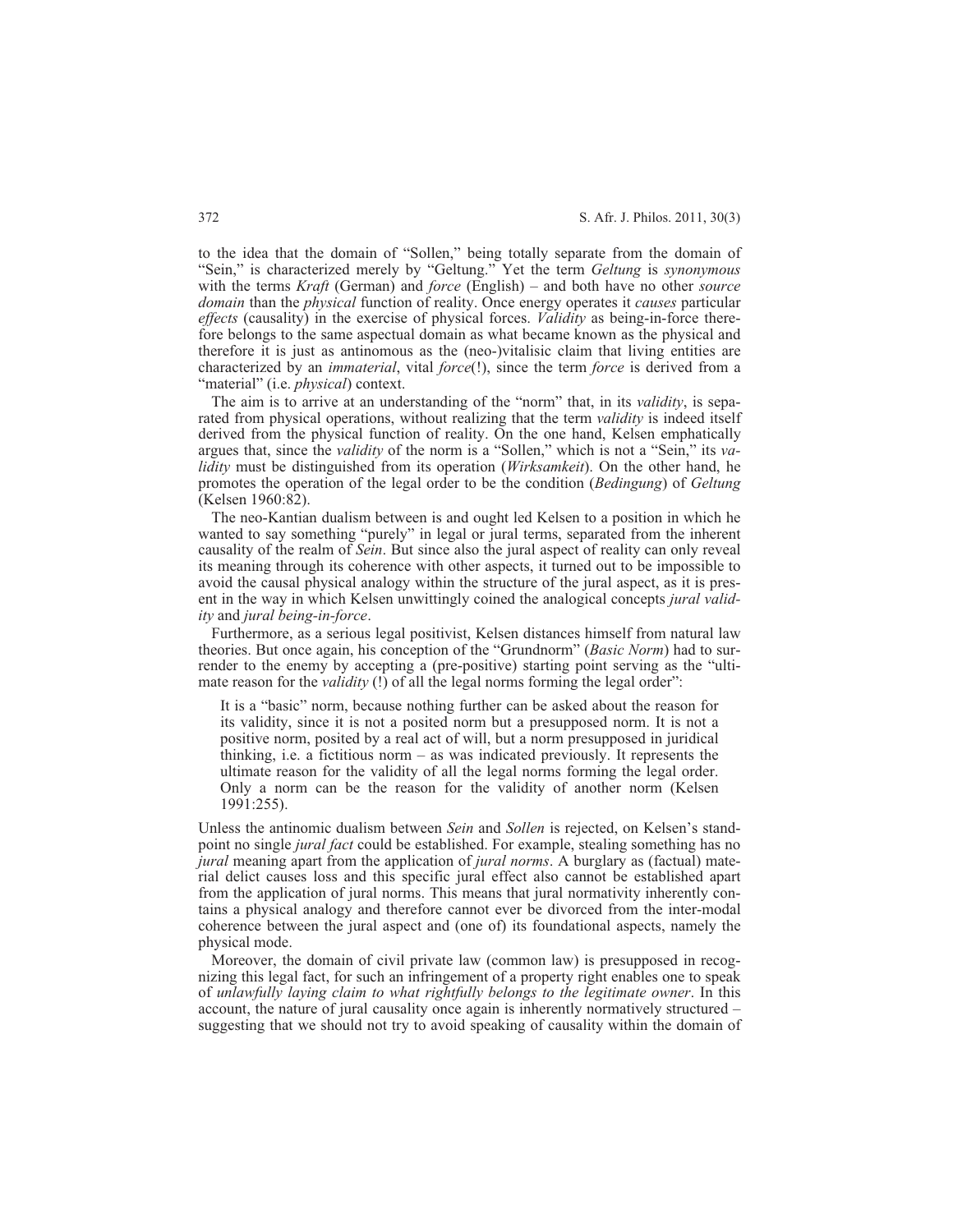law, but rather that we should account for the difference between *physical causality* and *jural causality* in order to avoid all kinds of antinomies. When the science of law naturalistically defines a human action as *a willed muscle movement*, no *omission* will be possible. Not switching a train signal to unsafe when one had the *obligation* to do it, and therefore not moving a single muscle, may cause a train accident in a *jural* sense, which explains why legal practice speaks of an action both as a *comission* and as an *omission*.

## **Further exploring the nature of compound basic concepts**

Jural causality represents an elementary (analogical) basic concept of the discipline of law. But we have argued above that the concept of a jural principle or norm is more complex, because any meaningful definition of it is constituted by terms derived from multiple modal aspects.

We already identified the terms derived from the first three aspects. They actually helped us to understand the *pre-positive* meaning of a principle, because in their ontic universality and constancy principles do not display any *validity* since they are not yet *in force*. The Dutch and Afrikaans term "beginsel" literally indicates a *point of departure* or a *starting-point*. If one only has the starting point of a line, the line itself should be envisaged as an *extension*, moving ahead from the point of departure. And it is only through this "moving ahead" that the starting-point given in a principle can be embodied within concrete reality. Since describing such a starting-point had to use terms derived from the first three modal aspects, captured in their reverse order by the statement that a principle is a constant, universal point of departue for human action, the next modal aspect which has to be taken into account is the *physical aspect*.

We noted that this aspect concerns physical inter-actions having certain effects and therefore embodies the relation between cause and effect (causality). It is noteworthy to mention that Heisenberg describes *determinism* as follows: "If one interprets the word causality in such a strict sense, one also speaks of determinism and means by it that there exist laws of nature determining univocally from the present the future condition of a system" (Heisenberg  $1956:25$ ).<sup>18</sup> Indeterminism believes that the entire concept of causality must be discarded. In order to avoid both these extremes one can say: *nothing happens without a cause – but what the effect of a specific cause may be need not be fixed in advance*. This formulation grants determinism that the concept of a *cause* is meaningful and should not be discarded, as claimed by indeterminism; and it grants indeterminism that the *effect* need not be fixed in advance (just think of the half-value of radio-active elements), thus highlighting the untenability of determinism in this regard.

Only when the explanatory power of terms derived from the physical aspect are added to our analysis of the compound basic concept "principle" is it possible to account for *making* principoles *valid* or of the *enforcement* of principles. Once a universal, constant starting-point has been made valid, it obtained a positive shape, a concrete form. Therefore, prior to its *being made valid* it displays its *pre-positive* form. Yet it is only human beings who can give a positive form to pre-positive principles. Therefore human intervention is required if pre-positive principles are made valid. The validity of a positivized principle shows that it *holds*, that is *in force*.

<sup>18 &</sup>quot;Wenn man das Wort Kausalität so eng interpretiert, spricht man auch von 'Determinismus' und meint damit, daß es feste Naturgesetze gibt, die den zukünftigen Zustand eines Systems aus dem gegenwärtigen eindeutig festlegen.'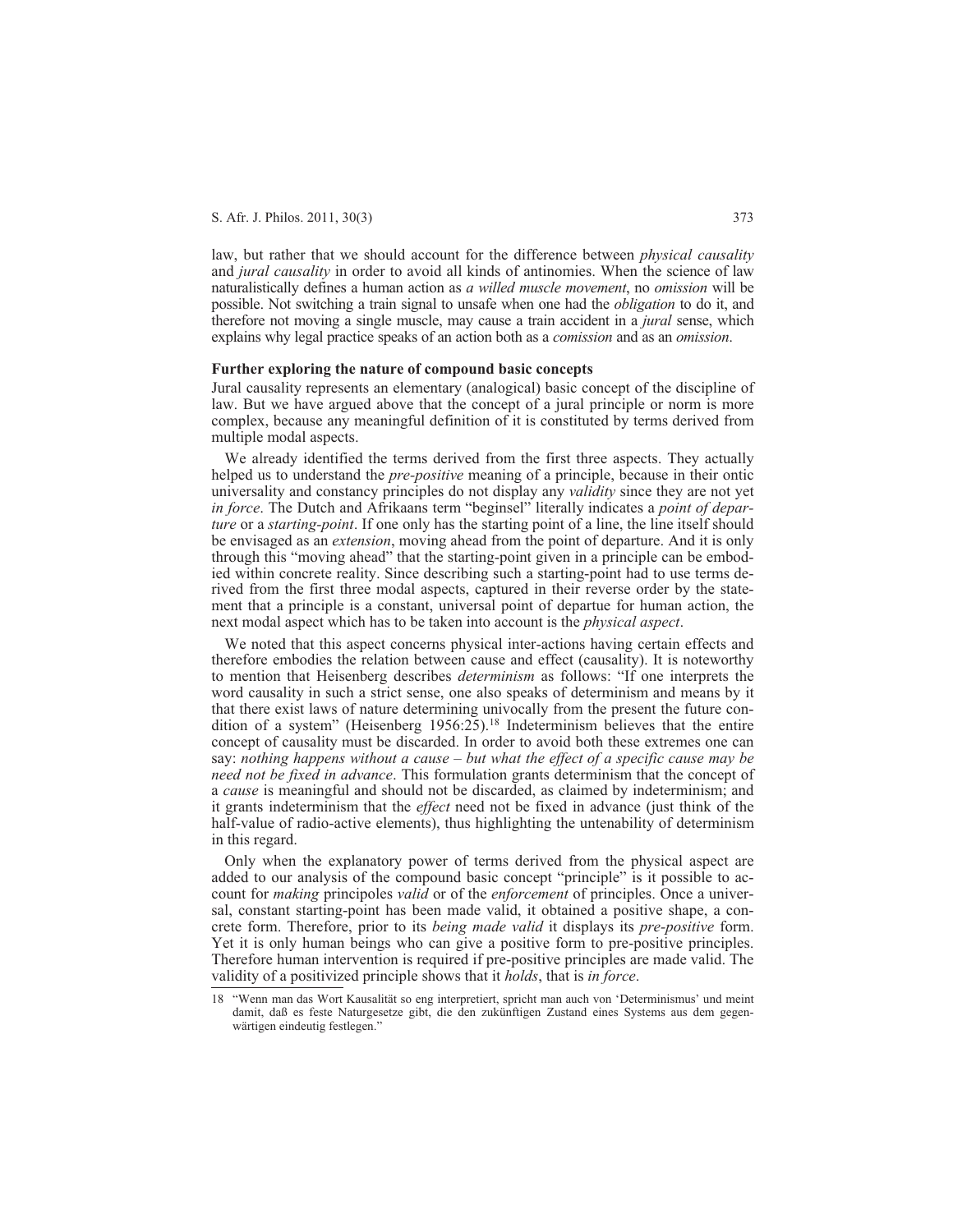Once the involvement of human beings is recognized, we can proceed by exploring modal terms derived from the post physical aspects as well. What we have in mind are terms derived from the biotic, sensitive, logical-analytical, historical and sign modes. To account for the *positive form* of a principle we need to employ terms coming from these other aspects.<sup>19</sup>

Consider human desires and feelings (will – the sentive mode), accountability (manifest in the normative contrary of norm-conforming or antinormative actions), a competent organ (the biotic and the cultural-historical) and interpretation (the lingual). From the cultural-historical aspect of formative control (power/competence) we actually derive the general idea of a principle and its application, its *positivization*.

We are in a position to attempt a nuanced articulation of the way in which a principle can be described in the light of the foregoing considerations:

A principle is a universal, constant starting-point, that can only be made valid (enforced) by a competent organ with an accountable free will enabling a norm-conforming or antinormative positivization of the (ontically) given point-of-departure in the light of an adequate (or inadequate) interpretation of the unique historical circumstances in which the principle concerned is applied.

Surely human beings, in their individual and collective societal actions are always guided by norms and humans constantly give shape to basic principles. This at once also explains why humans, functioning in diverse societal relations, do not cease to be norm-oriented – for in these instances they have to observe *collective societal norms*. When a just state acts in the pursuit of public justice, it has to observe collective norms (embedded in the ontically given type law for being as state – as further explained below). Moreover, when a just state strives to secure and protect basic rights, it assumes a task that could be performed in a better or worse manner.

#### **Modal and typical norms**

At this point we have to introduce another distinction already alluded to aove, namely that between *modal* and *typical* norms. Modal norms (similar to *modal laws* within the natural aspects of reality) are universal in scope without any restriction or specification. Individuals as well as societal collectivies all function alike within all the normative modal aspects, including the logical-analytical, the cultural-historical, the sign mode, the economic aspect, the aesthetic function, the jural, moral and certitudinal.

For example, individuals as well as families, states and business enterprises have to observe economic considerations of frugality. From a universal modal economic perspective this entails that the contrary *economic-uneconomic* applies across board. It means that the scope of economic norms is applicable to whatever functions within it (all classes of entities). Type-laws, by contrast, are specified and therefore they apply to a *limited class* of entities only. They display a *specified universality*. The normative principle (structural principle or type-law) for being a state is universal in that it applies to *all* states, but it is *specified* because it applies to states *only* and not to all possible classes of entities. What Korsgaard designates as *practical identities* refers to the multiple social roles anyone can assume (see O'Neill 1988:viii, and Korsgaard 17-18, 117-118, 128, 174-178). The normativity involved in these multiple identities are

<sup>19</sup> When one proceeds further up the order of normative aspects, each next one adds another modal term to its specific compound concept of modal normativity.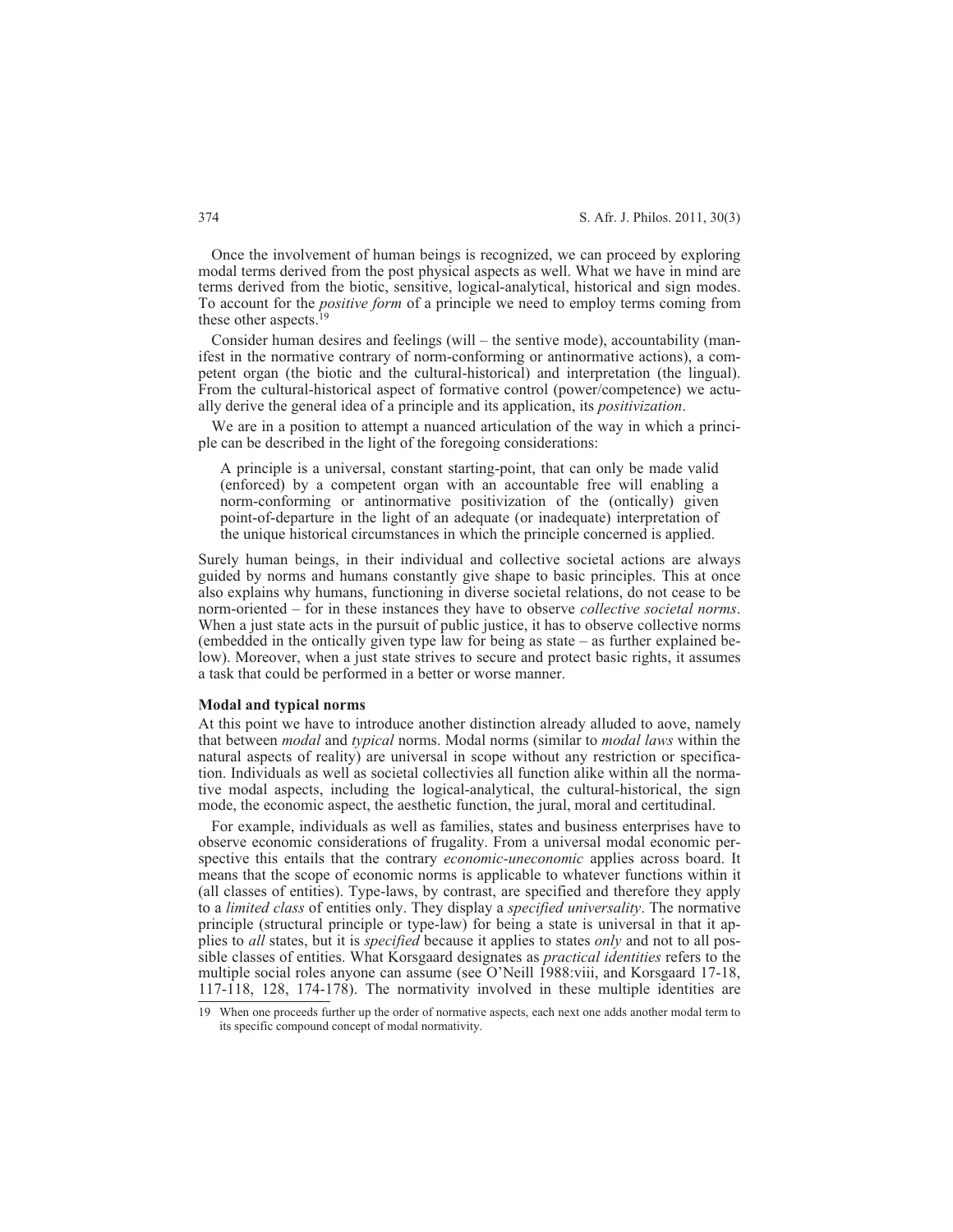instantiations of normative societal type-laws which specify the modal universality of the various norming modal aspects.

Perhaps the most important feature of modal norms is that they can be discerned through an analysis of the analogical links between the various aspects of reality, because, as we have noted, within all modal aspects we find a strict correlation between their law sides (norm sides) and their factual sides. In order to identify modal norms one therefore has to analyze the inter-modal coherence on the law side of the normative aspects of reality and the other aspects.

## **Discerning modal norms**

We argued that the possibility of discerning modal norms or principles is given in the inter-modal coherence between any normative aspect as it comes to expression in the retrocipations and anticipations on its norm side. The well-known contrary *legal-illegal* presupposes the normativity of the jural aspect and analogically reflects the meaning of the logical principle of non-contradiction.

Let us begin our discussion of modal norms by looking at the analogy of the economic aspect within the jural aspect as it is explained by Dooyeweerd in an article on the *modal structure of jural causality*.

The economic analogy in the legal relation of balance concerns the economical handling of legal means and interests of others within the context of alternative possible choices a person is free to pursue. Every excessive, every unrestrained exploration of one's own legal interest, within legal life, is an interrupting causal intervention in the legal balance of interests against which the legal order reacts with restorative legal consequences. The driver of a car, who, when another car approaches from a side-street, continues driving on a road that gives the first-mentioned motorist the right of way, does not cause the subsequent accident when the same driver had no reason to expect that the other motorist would not yield. However, if the first motorist still continues to drive on, while having had the opportunity to stop in time after realizing that the other driver had disobeyed the traffic rules, then the loss-causing effect should also be imputed to the former's act since it is in conflict with the *principle of jural economy* (I am italicizing – DS) and constitutes as such an excessive pursuit of one's own legal interest. (Dooyeweerd 1997a:65).

The picture may be reversed when we focus on an anticipation within the economic aspect of which we are well aware in our everyday experience. Modern money economies are guided by the principle of *economic trust* – and when this trust fades an entire economic system may suffer, as was amply demonstrated by the international economic crisis of 2008 (compare the position of ENRON). Although he does not operate with a theory of modal aspects, Jacques Derrida places *credit* against the background of economic trust (faith). He acknowledges the universality of "faith" by stressing that "faith is absolutely universal" (Derrida 1997:22) and then, with reference to credit [as economic trust] he states:

There is no society without faith, without trust in the other. Even if I abuse this, if I lie or if I commit perjury, if I am violent because of this faith, even on the economic level, there is no society without this faith, this minimal act of faith. What one calls credit in capitalism, in economics, has to do with faith, and the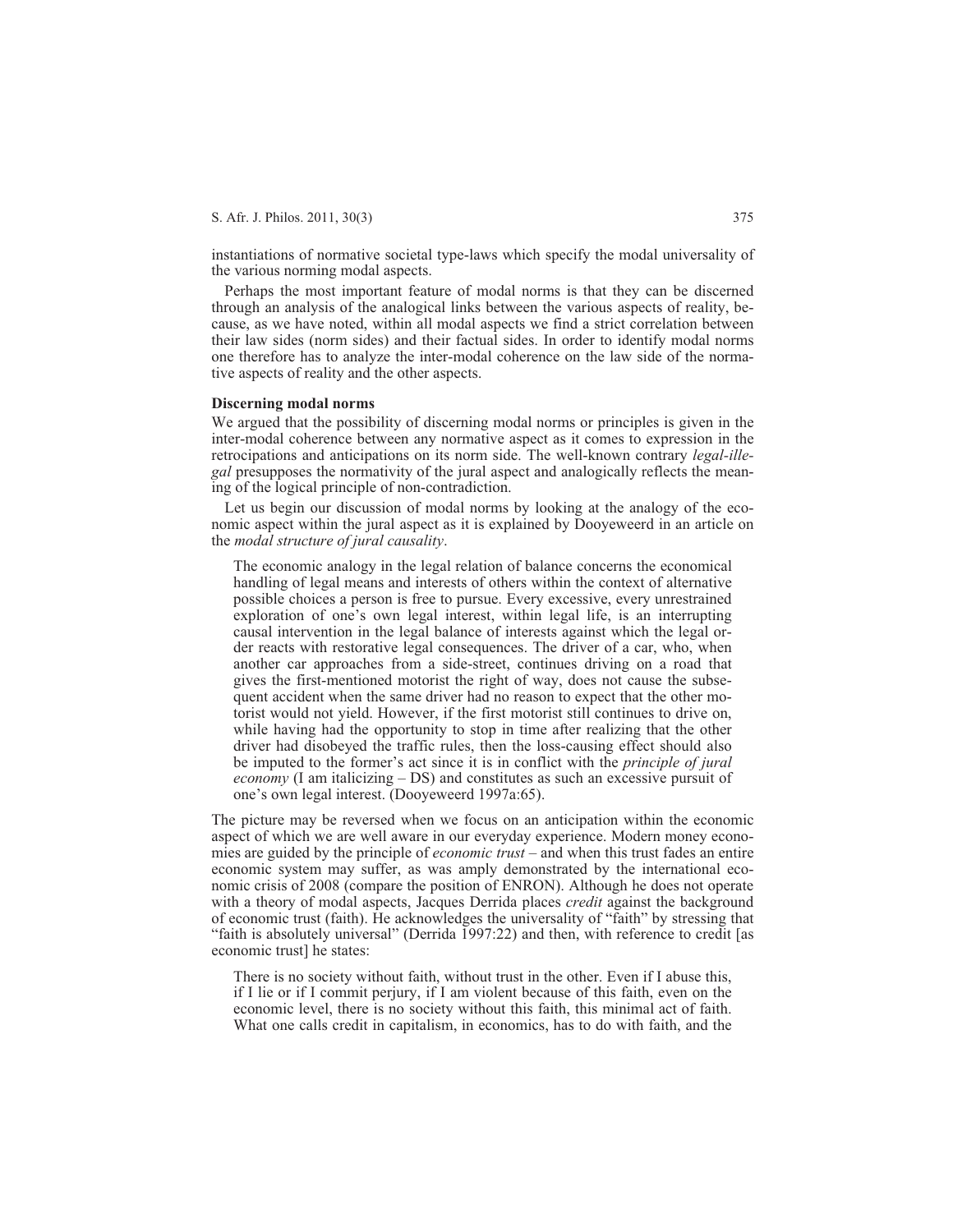economists know that. But this faith is not and should not be reduced or defined by religion as such (Derrida 1997:23).

In societies where the meaning of economic life is not yet opened up through anticipatory analogies, *economic trust* in the sense of *credit* is absent. Within such societies, an *exchange economy* is found.20

Another example will explore a few elements of the retrocipatory and anticipatory analogies within the cultural-historical aspect. The kinematic analogy within the cultural-historical aspect, which at once reveals its own foundational coherence with the spatial aspect, is found in the norm of historical continuity. The struggle between *progressive* and reactionary tendencies in history may result in the antinormative options of *revolution* or *reaction*. But when the norm of *historical continuity* prevails, these extremes are turned into norm-conformative *reformation*.

Likewise, when the meaning of the cultural-historical aspect is deepened and disclosed through its anticipatory analogies, the first element of deepening the meaning of the historical aspect is found when the awareness of what is *historically significant* materializes in *inscriptions*, *monuments*, *written historical accounts*, and so on. The latter serve as *sources* for the historian. The difference between what is historically significant and what is insignificant is made possible by the anticipatory coherence between the cultural-historical aspect and the sign mode. Cultures in which this anticipatory moment is not yet disclosed do not, strictly speaking, participate in world history, as Hegel already realized.

We may now proceed with a more encompassing analysis of modal norms. *First example*: *logical principles*

The numerical aspect is foundational to the logical aspect. For this reason we find *numerical analogies* within the logical-analytical aspect. The failure to appreciate this foundational position of the numerical aspect (in an *ontic* sense), tempted Frege, Peano, Whitehead and Russell to reduce the meaning of number to the logical mode, which at once meant that they believed that mathematics ought to be reduced to logic. Quine mentions Frege, who "claimed in 1884 to have proved in this way, contrary to Kant, that the truths of arithmetic are analytic. But logic capable of encompassing this reduction was logic inclusive of set theory" (Quine 1970:66). Weyl goes one step further when he states that mathematics is totally – also according to the logical form in which it operates – dependent upon the essence of the natural numbers and induction (Weyl 1966:52 ff., 71 ff., 86 ff.)

Phrased from the perspective of the analytical mode the nature of analysis, owing to its quantitative foundation, differentiates into *identification* and *distinguishing*. When a mathematician says that *x* is different from  $y(x \neq y)$ , then both the original meaning of number and its analogical recurrence within the logical analytical mode is present. The contribution of the primitive spatial meaning of continuous extension (which is synonymous with the whole-parts relation), is found in the specification acquired by analysis because identification and distinguishing rest upon subdivisions from a given *field*, *domain* or *totality*.

The numerical analogy on the norm side of the analytical aspect presents itself in the configuration of a *logical unity and multiplicity*. The positive side of this analogy provides the ultimate (modal-analogical) foundation for the *logical principle of identity*

<sup>20</sup> Similarly, the meaning of the jural aspect is not yet disclosed in the practice of a tooth for a tooth and an eye for an eye (lex talionis).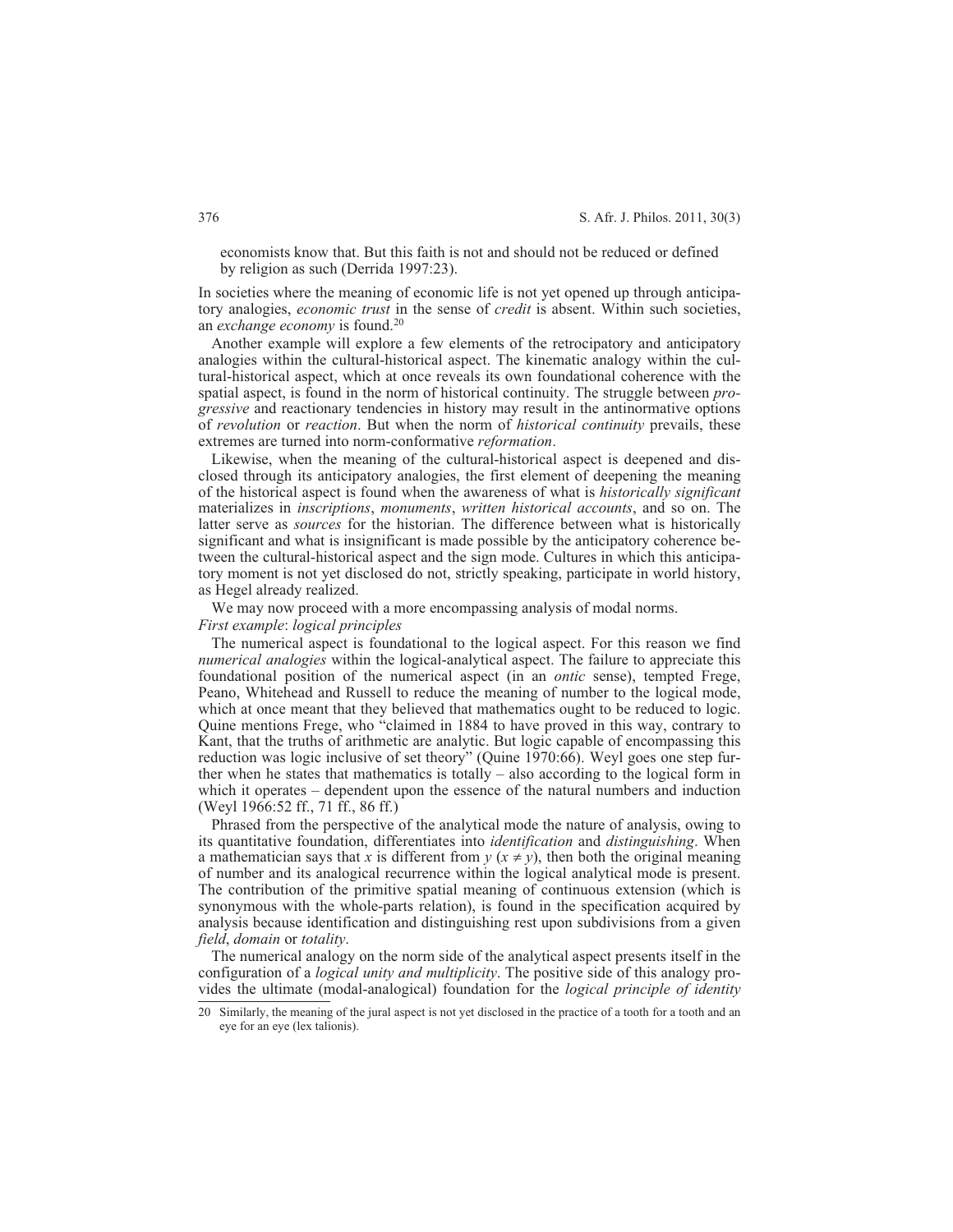(whatever is distinctly identified is identical to itself). Based upon what is distinct the logical principle of contradiction demands that whatever is *distinct* ought not to be considered as being *identical*.

In other words, the numerical analogy on the norm side of the analytical aspect explores the two sides of *unity* and *multiplicity*, and thus serves as the basis of the two most basic logical principles underlying every analytical act of identification and distinguishing. The freedom of choice in the human ability to identify and distinguish can pursue the option to identify and distinguish properly (correctly) or improperly (incorrectly). The former is achieved when acts of identification and distinguishing conform to the logical principles of identity and non-contradiction, while the latter prevails whenever the normative appeal of these principles is violated. The unity and diversity within reality thus make possible all identification and distinguishing – guided by the normative demand to identify A with A and to distinguish A from non-A. Therefore, taking into account their direct ontic foundation, the primary formulation of these two principles may be phrased as follows:

1) Identity: Within what is analyzable A is always identical to A.

2) Non-contradiction: Within what is analyzable A is never identical to non-A.

The act of identification entails an affirmation, and the act of distinguishing entails a denial – affirming that A is A is at once denying that A is non-A. This brings *truth* and *falsehood* into the picture, and therefore makes possible an alternative formulation of these principles in terms of truth and falsity – as done by Copi in his standard *Introduction to Logic*:

The principle of identity asserts that if any statement is true, then it is true. The principle of contradiction asserts that no statement can be both true and false.

The principle of the excluded middle asserts that any statement is either true or false (Copi 1994:372).

In axiomatic set theory, two classes *v* and *w* are said to be identical if and only if they have exactly the same members (Lemmon 1968:10). One can also take the equality symbol ('=') to denote *identity*. Lemmon's choice is "to take identity as a primitive notion ... and regard it as part of our underlying logical framework" (Lemmon 1968:11). Where equality is understood to denote identity it is also regarded as belonging to the underlying logic (Fraenkel et al. 1973:25). Weyl speaks of logical identity ( $x = y'$ ) as a two-valued (*zweistellige*) relation (Weyl 1966:19), and later on, in the context of his discussion of automorphisms, he characterizes identity as a one-to-one mapping.

When a mathematician does not accept *infinite totalities* (such as it is the case with intuitionism), the logical principle of the *excluded middle* is not applicable. Of course in the finite case the bifurcation of A and non-A excludes any third possibility. However, in order to ensure the *universal* applicability of this logical principle, the anticipatory idea of infinite totalities must be acknowledged. This idea explores a spatial anticipation within the meaning of the numerical aspect. Therefore, via the (retrocipatory) analogy of number within the structure of logical analysis, this principle finds its ultimate foundation in the numerical antecipation to the meaning of space. This justifies the claim that the ontical status of the principle of the excluded middle is found in the fact that it is a *retrocipation to an anticipation*! In other words, the meaning of the principle of the excluded middle is in a retrocipation from the logical-analytical mode to the arithmetical mode, which in turn anticipates towards the factual spa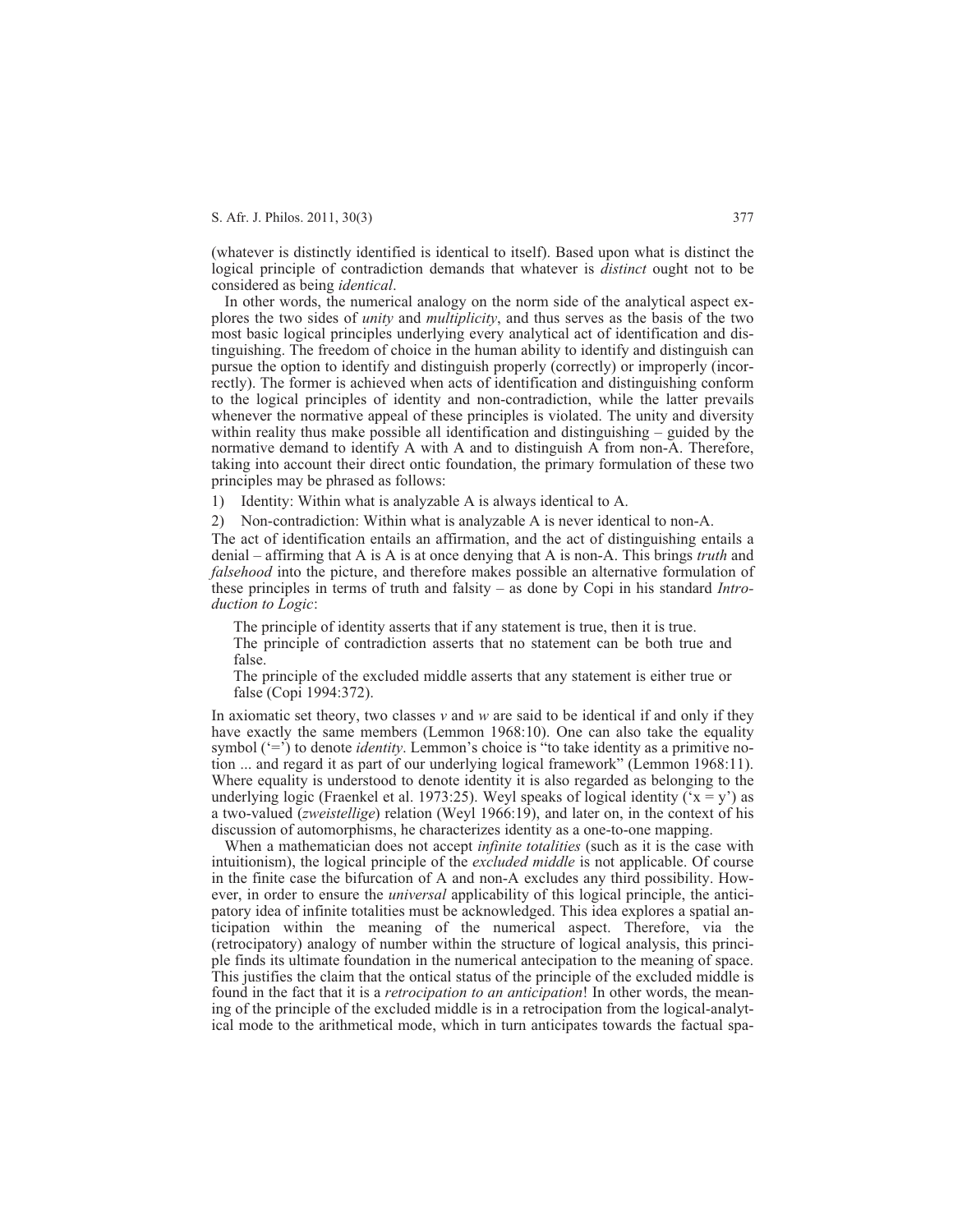tial whole-parts relation in subjection to and determined by the spatial time order of simultaneity (see Strauss 1991).

The logical *movement* from premiss to conclusion analogically reflects the meaning of the kinematic and physical aspects. The principle of sufficient ground, providing another specification of the physical analogy on the norm side of the logical-analytical aspect, exceeds the confines of the logical aspect, for whereas the principle of non-contradiction cannot tell which one of contradictory statements is true, the principle of sufficient reason points beyond logic to the grounds helping us to decide which one actually is true.

The modal norms of logical differentiation and integration on the norm side of the logical aspect serve as a foundation for the *logical sensitivity* required from *discerning* logical subjects. When, through modal abstraction, a particular modal aspect is identified and distinguished from others, special scientific thought acquires a *logically* integrating *control* or *mastery* over a given knowledge domain – highlighting the cultural-historical anticipation within the logical-analytical aspect and explaining the nature of *systematic* thought. Particularly scientific terminology strives towards a consistent, univocal and therefore un-ambiguous use of its symbols and terms. Deepened logical thinking flousihes in the logical interaction between argument and counter-argument (social anticipation). The principle of thought-conomy (Occam's raizor) is well-known because it favours thought-economy above tedious and cumbersome arguments. The latter creates logical harmony and is embedded in the required logical justification (the aesthetic and jural anticipations). The logical integrity with which scholars have to proceed leads to logical trust or logical confidence – which is an indispensible element of argumentative competence, apart from the fact that an axiom is an instance of logical certainty.

## *Second example*: *aesthetic principles*

In Beardsley's standard work on aesthetics basically only three aesthetic principles are identified, namely *unity*, *complexity* and *intensity*. From the perspective of the inter-modal coherence between the various aspects including every analogical moment, the shortcomings of this approach could be demonstrated. In order to assess this view of Beardsley we first have to provide a brief overview of modal aesthetic principles in terms of analogical moments on the norm side of this aspect. These moments disclose the universal modal aesthetic principles to which any work of art has to conform. The type-laws for various kinds of artworks specify these universal modal aesthetic norms.

A work of art ought to display an aesthetic unity amidst an aesthetic multiplicity (numerical analogy). It ought to be structured as an aesthetic whole with aesthetic parts (parts fit within a whole – spatial analogy).<sup>21</sup> These first two modal aesthetic principles underscore that an aesthetic awareness of the nuancefulness or many-sidedness of reality analogically reflects the coherence between the aesthetic aspect and the aspects of number and space. Furthermore, a work of art ought to display aesthetic durability (constancy) (kinematic analogy); it ought to exercise an aesthetic effect (an analogy of the physical cause-effect relation); it ought to display an inherent aesthetic differentiation and integration (biotic analogy); it ought to be aesthetically sensitive to

<sup>21</sup> The neo-Marxist view of literature objects to what Bürger calls an organic work closed in itself. Lukács depicts it as realistic and according to Adorno it is ideologically suspect, for instead of rather laying bare the contradictions of contemporary society already the form of an organic work creates the illusion of a beneficial society (see Bürger 1974:120).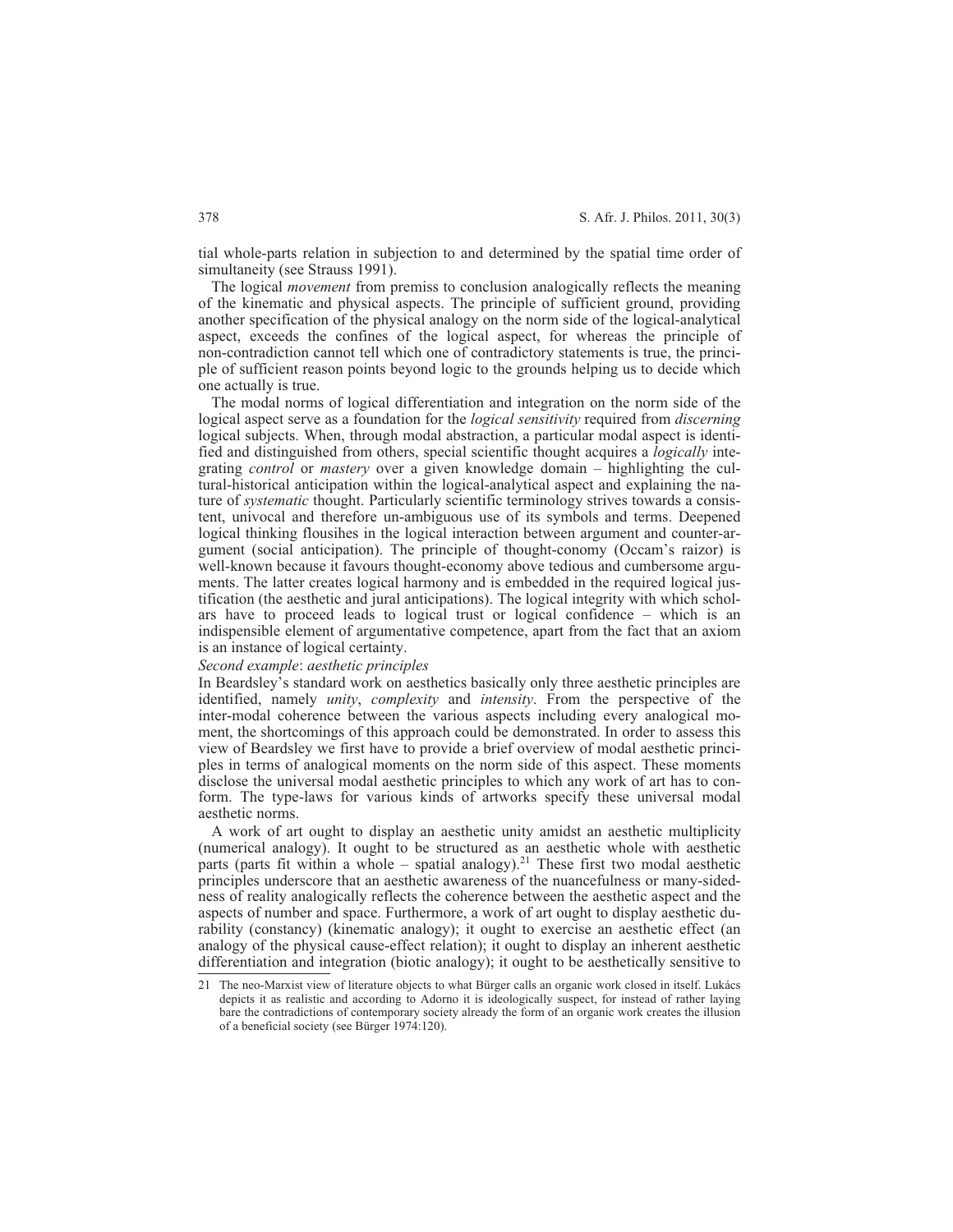the many-sidedness of reality (sensitive analogy); it ought to display an inherent aesthetic consistency (logical-analytical analogy); it ought to take shape within a particular aesthetic style (cultural-historical analogy); in an aesthetic sense it ought to communicate an aesthetic message (sign analogy); in an aesthetic sense it ought to fit into a particular social milieu, it ought to evince an aesthetic "sociality" (social analogy); it ought to avoid whatever is aesthetically excessive (economic analogy); in an aesthetic sense it ought to do justice to the many-sidedness of reality transformed into the aesthetic end-product; it ought to display aesthetic integrity (moral analogy); and finally a work of art ought to be aesthetically convincing, it ought to witness to an element of aesthetic confidence making an appeal to aesthetic trust (fiduciary analogy).

Each one of these modal aesthetic norms could be obeyed or violated – aesthetic activities may be norm-conformative or antinormative, but no work of art can ever avoid the normative appeal of these modal aesthetic principles, although the artistic type-law does specify the manner a work of art functions within the various modal aspects in a typical way.

We now briefly return to the above-mentioned aesthetic principles of Beardsley. From the outset is must be clear that each of his aesthetic norms actually embrace more than one modal aesthetic principle. Beardsley explains the *aesthetic unity* of an art work by asking whether or not it is "well-organized," whether it is "formally perfect (or imperfect)" and whether "it has (or lacks) an inner logic of structure and style" (Beardsley 1958:462). Being well-(dis-)organized or formally (im-)perfect refers to the cultural-historical analogy within the structure of the aesthetic mode and the same applies to the element of style, while the "inner logic" obviously refers to the logical-analytical analogy. However, the meaning of the norm of aesthetic unity receives its first closer determination from the spatial analogy on the norm side of the aesthetic aspect: aesthetic unity ought to be embodied in an aesthetic coherence binding together all parts into an aesthetic whole. What Beardsley says about complexity utilizes merely analogies from the first three modal aspects (format, contrasts and subtlety). Likewise, the norm of sensitivity is explained by employing analogical elements derived from the physical, biotic and sensitive modes (compare terms such as *vitality*, *forceful*, *vivid*, and *tender*).

## **The in-self-sufficiency of human autonomy**

If human beings can only give shape to pre-positive universal and constant principles, then, as we noted, principles cannot obtain *validity* apart from human intervention. Only human beings can positivize principles in concrete historical circumstances. This view accounts both for the ontic conditions and the active involvement of human agents in the positivization of principles. But there is more at stake.

A distinction ought to be drawn between the principles norming human activities, and the norm-conformative (or: antinormative) ways in which human beings can respond to underlying principles. In the case of societal entities and processes, there is always a difference between "structures for" and "structures of." For example, the scope of the structural principle for being a state encompasses all past, present and future states, wherever they may be found – whereas any concretely existing state, in being a state, exhibits the reality that it *is* a state. *Being a state* is the universal way in which any particular state shows that it is subject to the structure for being a state, that is, the structural principle norming every state. The modern idea of autonomy, as well as the idea of the *social construction of the world*, reify the human freedom to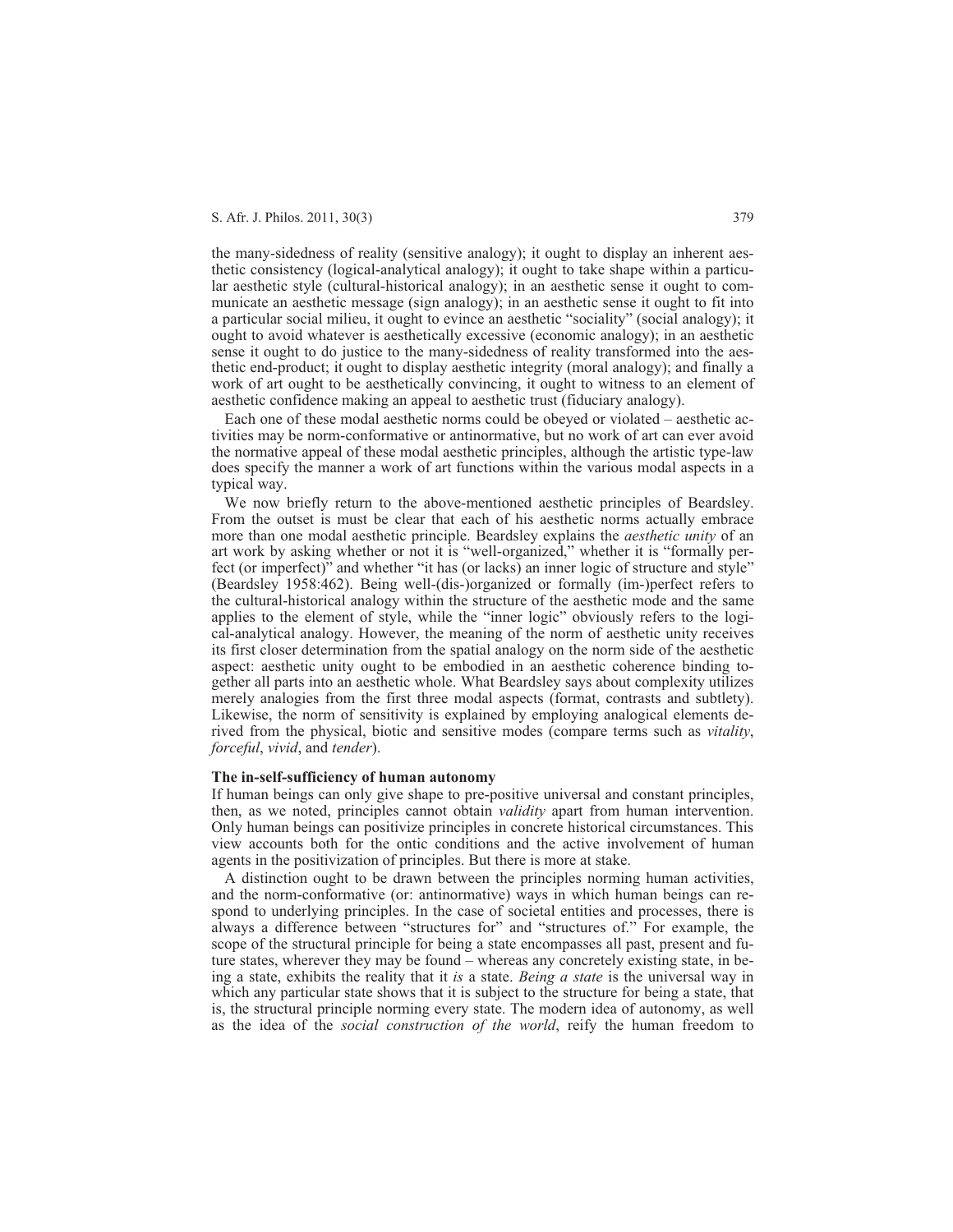positivize. At the same time, it denies the existence of universal and constant principles underlying every human act of shaping and form-giving (positivization).

Anthony Giddens wrestled with these issues in his own way in introducing his theory of structuration in order to emphasize the actuality of temporal societal processes through which such societal structures are produced and reproduced. According to him, a "double hermeneutic" is implied in all forms of sociological theorizing, because the scholar is simultaneously participant and analyst (see Calhoun et al. 2002:222).<sup>22</sup> The acknowledgement of the "subject-dependency" of societal structures explains why Giddens prefers to speak of "structuration" instead merely of "structure." Structuration embodies the typical human activities of positivizing the type-laws (structural principles) of societal collectivities.

#### **Concluding remark**

Because human beings cannot at once be the conditions for being human and the subjects conforming to these conditions, it is necessary to acknowledge *ontic normativity*. This enables the possibility to discern different kinds of (modal) norms and also provides a way in which we can analyze universal modal norms. Once this is done one can proceed by analyzing the typical way in which the various societal type-laws specify (not: individualize) the universal meaning of modal principles – something exceeding the scope of this article (see Dooyeweerd 1997-III:157-693).

The integral account of modal and typical principles presented in this article transcends the inherent dilemma of all dialectical approaches to normativity (as discussed in the first article on normativity – see Strauss  $2011$ ). Within the order of modal aspects those belonging to nature (from the numerical up to the sensory) are not *handicaps*, *impediments* or *obstacles* in the way of human freedom. Rather they form unavoidable, enabling, foundational conditions, necessary for the existence of accountable human freedom. Both norm-conformative and antinormative actions operate on *the basis of* the mentioned foundational conditions and therefore can never (dialectically) be appreciated as a threat to freedom. Just recall the acknowledgment phrased by Jaspers: "Since freedom is only through and against nature, as freedom it must fail. Freedom is only when nature is" (Jaspers 1948:871).

## **References**

Beardsley, M.C. 1958. *Aesthetics*. New York: Harcourt, Brace & World.

- Berger, P.L. 1982. *Invitation to Sociology*, *A Humanistic Perspective*, Harmondsworth: Penguin Books.
- Berkeley, G. 1710. *The Principles of Human Knowledge*, Edited and introduced by G.J. Warnock. Oxford: The Fontana Library (1969).
- Brandom, R. 1979. Freedom and constraint by norms. *American Philosophical Quarterly*, 16(3):187-196.

Bürger, P. 1974. *Theorie der Avantgarde*. Frankfurt: Suhrkamp.

Calhoun, C., Gerteis, J., Moody, J., Pfaff, S., and Virk, I. (Eds). 2002. *Contemporary Sociological Theory*. Oxford: Blackwell Publishing.

Copi, I.M. 1994. *Introduction to logic*, 9<sup>th</sup> Edition. New York: Macmillan.

<sup>22</sup> Turner echoes something of the approach found in the thought of Giddens where he holds that institutions recur and reproduce (Turner, 2010:31).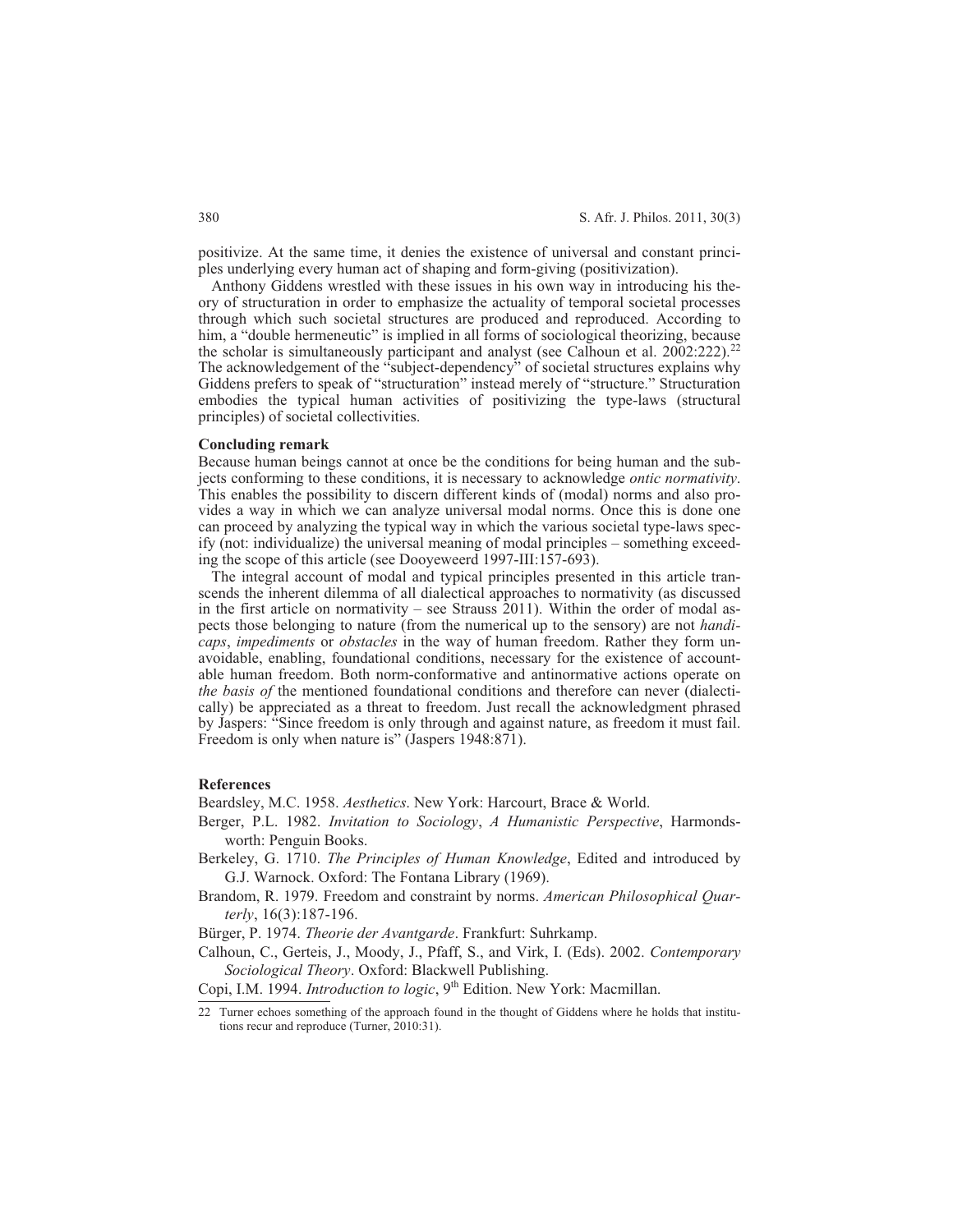- Diels, H. and Kranz, W. 1959-60. *Die Fragmente der Vorsokratiker*. Vols. I-III. Berlin: Weidmannsche Verlagsbuchhandlung.
- Derrida, J. 1997. *Deconstruction in a Nutchell*, *A Conversatin with Derrida*. Edited with a commentary by John D. Caputo (The Villanova Roundtable). New York: Fordham University Press.
- Derrida, J. 2002. Force of Law. In: Derrida, J. *Acts of Religion*, London: Routledge (pp.230-298).
- Dooyeweerd, H. 1997. *A New Critique of Theoretical Thought*, Collected Works of Herman Dooyeweerd, A Series Vols. I-IV, General Editor D.F.M. Strauss. Lewiston: Edwin Mellen.
- Dooyeweerd, H. 1997a. *Essays in Legal*, *Social and Political Philosophy*. Collected Works of Herman Dooyeweerd, B Series Volume 2, General Editor D.F.M. Strauss, Lewiston: Edwin Mellen.
- Gadamer, H-G. 1989. *Truth and Method*, Second Revised Edition (first translated edition 1975). New York: The Continuum Publishing Company.
- Gény, F. 1922-1930 (2nd edition). *Science et Technique en Droit Privé Positif*. 4 Volumes (1913-1924). Paris: Recueil Sirey.
- Habermas, J. 1996. *Between Facts and Norms*: *Contributions to a Discourse Theory of Law and Democracy*, translated by William Rehg; 2<sup>nd</sup> print, Cambridge: Massachusetts: MIT Press.
- Habermas, J. 1998. Faktizität und Geltung. Beiträge zur Diskurstheorie des Rechts und des demokratischen Rechtsstaats. Frankfurt am Main: Suhrkamp edition (first edition 1992).
- Hartmann, N. 1926. *Ethik*. Berlin und Leipzig: Walter de Gruyter.
- Hawking, S. 2005. *God created the integers*: *The mathematical breakthroughs that changed history*. Londen: Penguin Books.
- Heisenberg, W. 1956. *Das Naturbild der heutigen Physik*. Hamburg: Rowohlt.
- Horneffer, R. 1933. *Die Entstehung des Staates*. *Beiträge zum öffentlichen Recht der Gegenwart*. Tübingen: Mohr.
- Hume, D. 1739. *A Treatise of Human Nature*. London: Collins, The Fontana Library (First published in 1962).
- Husserl, E. 1954. *Die Krisis der europäischen Wissenschaften und die Transzendentale Phänomenologie*, Husserliana Band VI, The Hague: Martinus Nijhoff.
- Jandl, M.J. 2010. *Praxeologische Funktionalontologie*, *Eine Theorie des Wissens als Synthese von H. Dooyeweerd und R.B. Brandom*. Frankfurt am Main: Peter Lang.
- Jaspers, K. 1948. *Philosophie*. Berlin: Springer Verlag.
- Kant, I. 1781-A. *Kritik der reinen Vernunft*, 1<sup>st</sup> Edition. Hamburg: Felix Meiner edition (1956).
- Kant, I. 1787-B. *Kritik der reinen Vernunft*, 2<sup>nd</sup> Edition. Hamburg: Felix Meiner edition (1956).
- Kant, I. 1790. *Kritik der Urteilskraft* (1790, 1793, 1799), Darmstadt: Wissenschaftliche Buchgesellschaft (1968).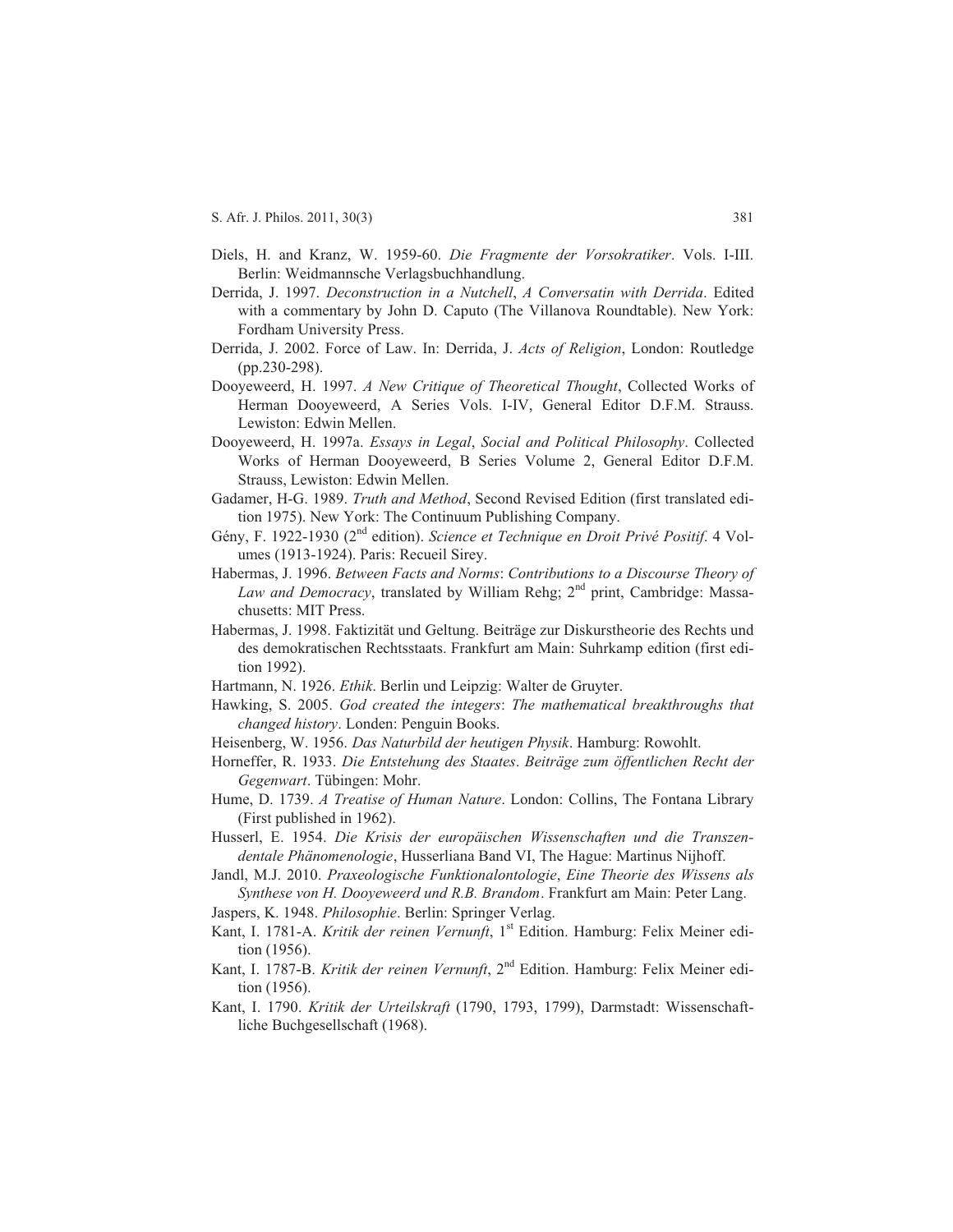- Kelsen, H. 1960. *Reine Rechtslehre*, *Mit einem Anhang*: *Das Problem der Gerechtigkeit*. Vienna: Verlag Franz Deuticke.
- Kelsen, H. 1991. *General Theory of Norms*. Translated by Michael Hartney. Oxford: Clarendon Press.
- Korsgaard, C.M. 1998. *The Sources of Normativity*. Cambridge: University Press.
- Landmann, M. 1969. *Philosophische Anthropologie*, Berlin; De Gruyter.
- Lemmon, E. J. 1968. *Introduction to axiomatic set theory*. London: Routledge & Kegan Paul.
- Lotze, H. 1841. *Metaphysik*, 4ff. 323ff. Quoted in *Historisches Wörterbuch der Philosophie*: Wert. HWPh: *Historisches Wörterbuch der Philosophie*, p.50137 – see HWPh Volume 12, p.5559.
- Lotze, H. 1856. *Mikrokosmus*. *Ideen zu einer Naturgeschichte und Geschichte der Menschheit* (1856–64, 61923) 3, 605–615. Quoted in *Historisches Wörterbuch der Philosophie*: Wert. HWPh: *Historisches Wörterbuch der Philosophie*, p.50137 – see HWPh Volume 12, page 559.
- O'Neill, 1998. Introduction. In: Korsgaard 1998 (pp.xi-xv).
- Popper, K. 1966. *The Open Society and its Enemies*, Vol. I & II, London: Routledge & Kegan Paul.
- Portmann, A. 1990. *A zoologist looks at humankind*, translated by Judith Schaefer. New York: Columbia University Press.
- Quine, W.V.O. 1970. *Philosophy of Logic*. Englewood Cliffs: Prentice Hall.
- Rickert, H. 1902. *Die Grenzen der naturwissenschaftlichen Begriffsbildung*. (1913). Tübingen: J.C.B. Mohr.
- Rousseau, J.J. 1975. *Du Contrat Social et Autres Oeuvres Politiques*. Paris: Editions Garnier Fréres.
- Schlotter, S. 2004. Wert. Kant bis Neukantianismus; Historismus; Psychologismus. In: *Historisches Wörterbuch der Philosophie*, Eds. J. Ritter, K. Gründer & G. Gabriel, Volume 12 (pp.558-564). Basel-Stuttgart: Schwabe & Co.
- Spengler, O. 1923. *Der Untergang des Abendlandes. Umrisse einer Morphologie der Weltgeschichte*. 2 Volumes. München: Beck.
- Stegmüller, W. 1969. *Metaphysik*, *Skepsis*, *Wissenschaft*, (first edition 1954). Berlin/New York: Springer.
- Strauss, D.F.M. 1991. The Ontological Status of the principle of the excluded middle. In: *Philosophia Mathematica* II, 6(1):73-90.
- Strauss, D.F.M. 2009. *Philosophy*: *Discipline of the Disciplines*. Grand Rapids: Paideia Press.
- Strauss, D.F.M. 2009a. The (social) construction of the world at the crossroads of Christianity and Humanism, *South African Journal of Philosophy* 28(2):222-233.
- Strauss, D.F.M. 2011. Normativity I The Dialectical Legacy. *South African Journal of Philosophy* 30(2):207-218.